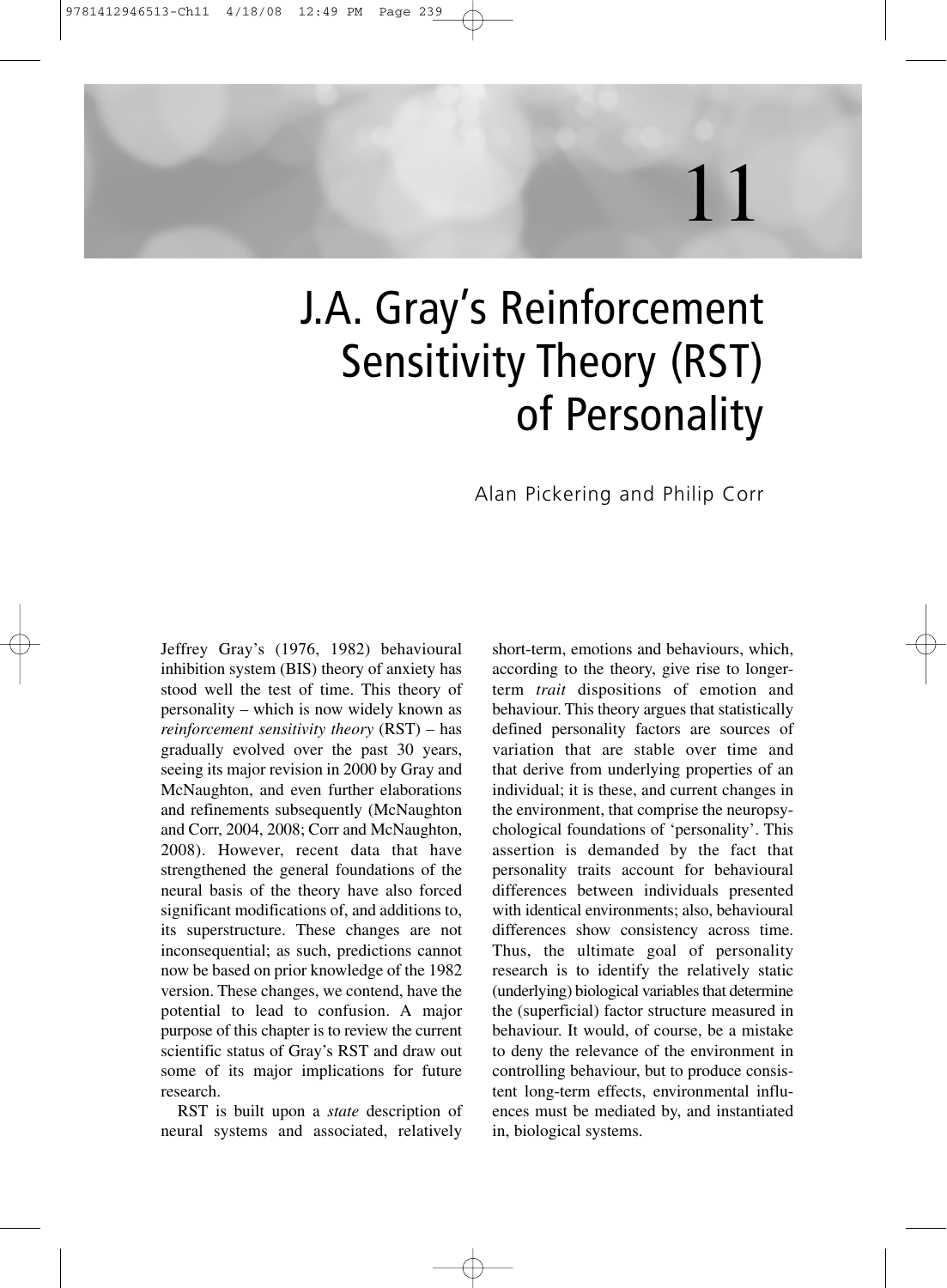Gray's approach to the biological basis of personality followed a particular pattern: (a) first identify the fundamental properties of brain-behavioural systems that might be involved in the important sources of variation observed in human behaviour and (b) then relate variations in these systems to known measures of personality. Central to this approach is the assumption that the variation observed in the functioning of these brainbehavioural systems comprise what we term 'personality'. As discussed below, relating (a) to (b) has proved the major challenge to RST researchers.

Now, most RST studies have tested the unrevised (pre-2000) version of RST. But, as we shall see, in many crucial respects, the revised Gray and NcNaughton (2000) theory of the underlying neural systems and their function is very different, leading to the formulation of new personality hypotheses, some of which stand in opposition to those generated from the unrevised theory (for more detailed discussion of these matters, see Corr, 2004, 2008; Corr and McNaughton, 2008; McNaughton and Corr, 2004, 2008).

## **'CLASSIC' (1970–2000) AND REVISED (2000–) REINFORCEMENT SENSITIVITY THEORY**

Today, in personality research, it is common to relate personality factors to emotion and motivational systems, but this consensus did not prevail before the time of Gray's original work. It is a mark of achievement that Gray's (1970, 1982) approach is today so widely accepted, and the emergence of a *neuroscience of personality* can be seen to be largely shaped by his work. In a similar vein to Hans Eysenck's (1957, 1967) theories before him, Gray's innovation was to put together the existing pieces of the scientific jigsaw in order to provide the foundations of a general theory of personality. Gray, like Pavlov (1927) before him, advocated a twin-track approach: the *conceptual nervous*

*system* (cns), and the *central nervous system* (CNS) (cf. Hebb, 1955). That is, the cns components of personality (e.g. learning theory; see Gray, 1975) and the component brain systems underlying systematic variations in behaviour (ex hypothesi, personality). As noted by Gray (1972a), these two levels of explanation *must* be compatible, but given a state of imperfect knowledge it would be unwise to abandon one approach in favour of the other. Gray used the language of cybernetics, in the form of cns–CNS bridge, to show how the flow of information and control of outputs is achieved (e.g. the Gray and Smith, 1969, 'arousal-decision' model).

#### **Theoretical origins of RST**

In contrast to Gray's bottom-up general approach, Hans Eysenck adopted a very different 'top-down' method. His search for causal systems was determined by the structure of statistically derived personality factors/dimensions. In an important respect, Eysenck's approach was viable: this was to understand the causal bases of *observed* personality structure, defined as a unitary whole (e.g. extraversion and neuroticism). For this very reason, it is perhaps not surprising to learn that Eysenck's causal systems never developed beyond the postulation of a small number of very general brain processes, principally the ascending reticular activating system (ARAS), underlying the dimension of introversion–extraversion and cortical arousal (for a summary see Corr, 2004). A second dimension, neuroticism (N), was related to activation of the limbic system and emotional instability (see Eysenck and Eysenck, 1985). Taken together, Gray's and Eysenck's approaches are complementary, tackling important problems at different levels of analysis.

Eysenck's (1967) arousal theory of extraversion hypothesized that introverts and extraverts differ with respect to the sensitivity of their cortical arousal system; and this is in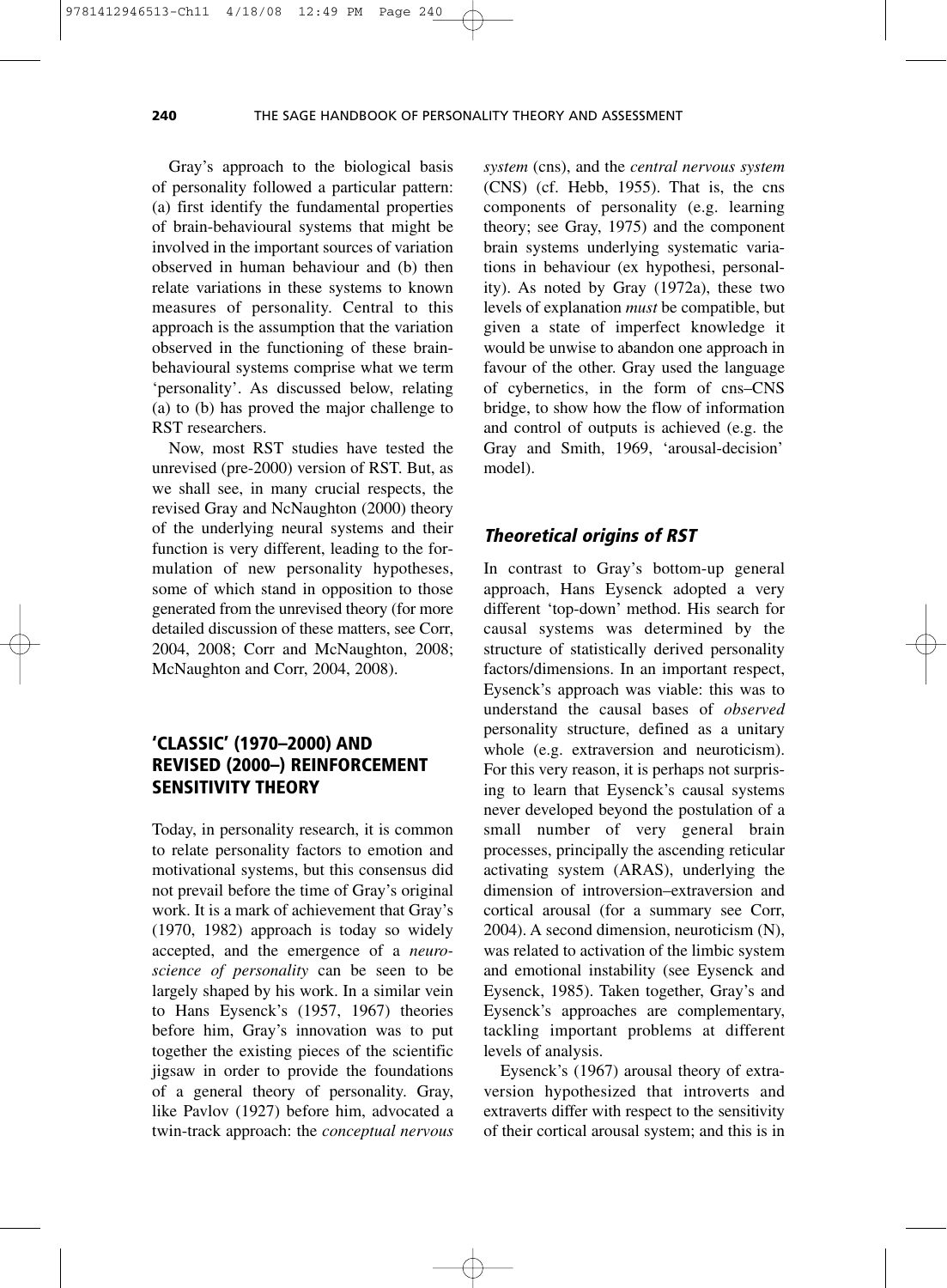J.A. GRAY'S REINFORCEMENT SENSITIVITY THEORY (RST) OF PERSONALITY **241**



**Figure 11.1 Position in factor space of the fundamental punishment sensitivity and reward sensitivity (unbroken lines) and the emergent surface expressions of these sensitivities, viz. extraversion (E) and neuroticism (N) (broken lines). The current working hypothesis is that 'punishment sensitivity' – which, in the unrevised model, was labelled 'anxiety – relates to both the FFFS and BIS'**

consequence of differences in response thresholds of their ARAS. According to this theory, compared with extraverts, introverts have lower response thresholds and thus higher cortical arousal. In general, introverts were said to be more cortically aroused and more arousable when faced with sensory stimulation. However, the extraversionarousal champions marched under a banner upon which was blazoned an inverted-U symbol – chosen, in large measure, by virtue of the Pavlovian notion of transmarginal inhibition (TMI; a protective mechanism that breaks the link between increasing stimuli intensity and behaviour at high intensity levels – in the Hullian learning literature this effect went under the name of 'stimulus intensity dynamism'). It was against this theoretical backdrop that RST developed.

Gray's (1970, 1972b, 1981) modification of Eysenck's theory proposed changes: (a) to the position of extraversion (E) and neuroticism (N) in Eysenckian factor space; and (b) to their neuropsychological bases. Gray argued that E and N should be rotated by approximately 30 degrees to form the more causally efficient axes of 'punishment sensitivity', reflecting anxiety (Anx), and 'reward sensitivity', reflecting impulsivity (Imp) (Figure 11.1; see Pickering et al., 1999).

This modification stated that  $\text{Imp} + \text{ indi}$ viduals are more sensitive to *signals* of reward, relative to Imp− individuals, and Anx+ individuals are more sensitive to *signals* of punishment, relative to Anx− individuals. The proposed independence of the axes suggested that (a) responses to reward should be the same at all levels of Anx and (b) responses to punishment should be the same at all levels of Imp – this position was dubbed the 'separable subsystems hypothesis' by Corr (2001, 2002). According to RST, Eysenck's E and N dimensions are derivative secondary factors of these more fundamental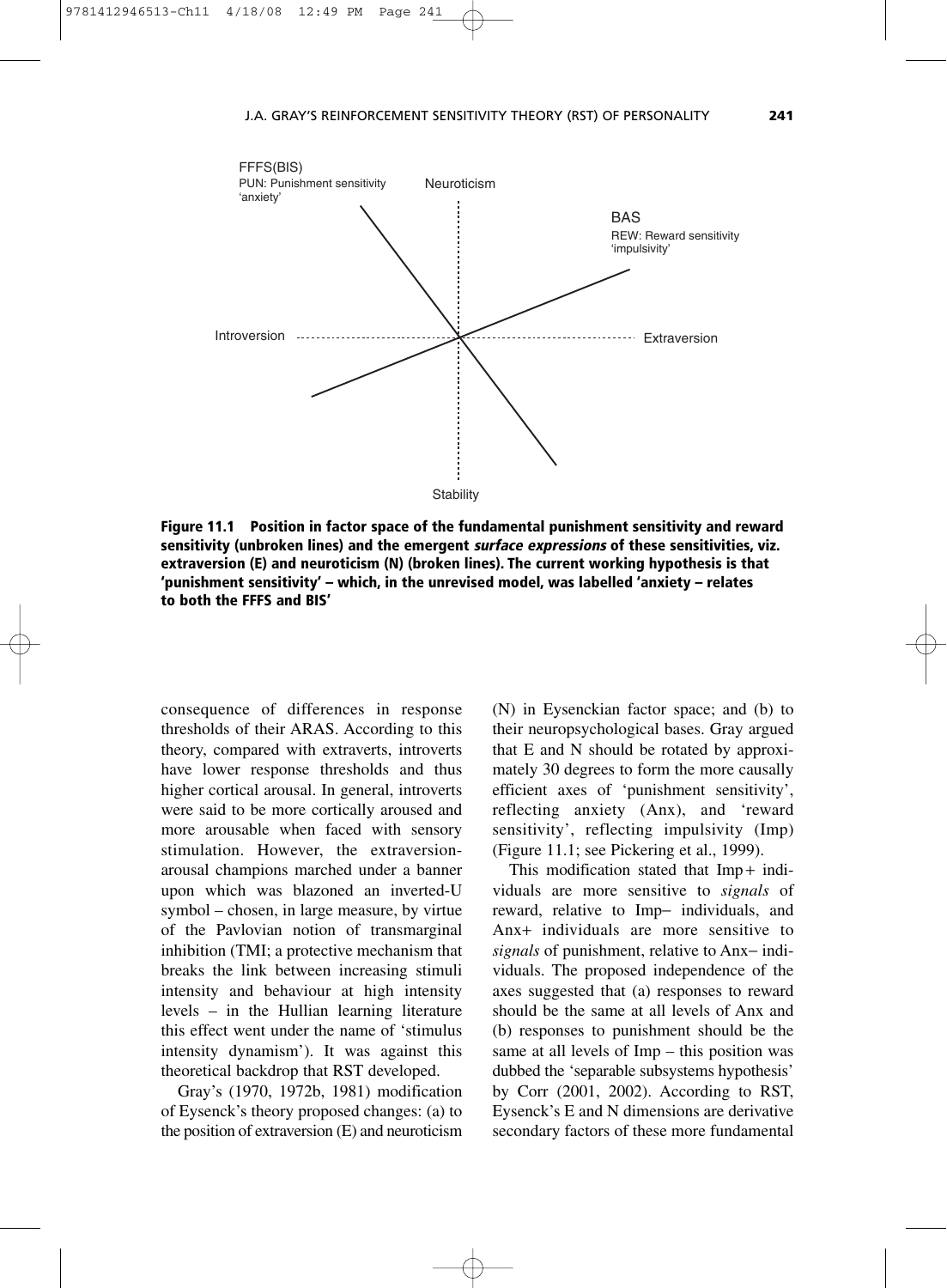punishment and reward sensitivities: E reflects the balance of punishment and reward sensitivities; N reflects their joint strengths (Gray, 1981).

#### **Clinical neurosis**

Eysenck's taxonomic model of personality was based on the factor analysis of the symptoms of war 'neurotics' (1944, 1947), and his 1957 and 1967 causal theories were designed to explain the genesis of these neuroses; it is, thus, on these grounds that the theory is critically tested. In brief, Eysenck postulated that introverts are more prone to suffer from anxiety disorders by virtue of their greater conditionability, especially of emotional responses. This theory was later elaborated to include the notion of incubation effects in conditioning (Eysenck, 1979), in order to account for the 'neurotic paradox' (i.e. the failure of extinction with continued non-reinforcement of the CS). Coupled with emotional instability, reflected in N, this made the introverted neurotic (E−/N+) particularly prone to anxiety disorders.

However, from the very beginning of this arousal-based theory of personality, a number of problems refused to be silenced. For one, introverts show *weaker* classical conditioning under conditions conducive to high arousal (which, we must assume, is also induced by aversive UCSs), as seen in eyeblink conditioning studies (Eysenck and Levey, 1967). This finding supports Eysenck's *own* theory that introverts are transmarginally inhibited by high arousal, but *at the very same moment* fails to explain adequately the genesis of clinical neurosis. Other problems also screamed out to be heard. For example, impulsivity (inclined into the N plane; see Figure 11.1), not sociability (defining the extraversion axis), is often found to be associated with conditioning effects (Eysenck and Levey, 1972), but this places high arousability, and thus high

conditionability, along an axis that is orthogonal to the one which has its high pole in the neurotic-introvert quadrant where clinical neurosis is located. Thus, Eysenck's *own* theory seems unable to explain the development of anxiety in neurotic-introverts. Time-of-day effects further undermine the central postulates of Eysenck's personality theory of clinical neurosis (see Gray, 1981).

In addition to the above problems, Gray cited a further reason to prefer a nonconditioning explanation (Corr, 2008). Now, classical conditioning theory states that as a result of the conditioned stimulus (CS) and unconditioned stimulus (UCS) being systematically paired, the CS comes to take on many of the eliciting properties of the UCS. That is, when presented alone after conditioning, the CS produces a response (i.e. the conditioned response, CR) that resembles the unconditioned response (UCR) elicited by the UCS. However, the CR *does not* substitute for the UCR – in several important respects, the CR does not even resemble the UCR. For example, a pain UCS will elicit a wide variety of reactions (e.g. vocalization and behavioural excitement) which are quite different to those elicited by a CS *signalling* pain, which consists of a quite different set of behaviours (e.g. quietness and behavioural inhibition). We thus have a theory that does not seem fit for purpose: classical conditioning cannot explain the pathogenesis or phenomenology of neurosis, although it can explain how initially neutral stimuli (CSs) acquire the motivational power to elicit this state. Gray asked the crucial question: if classical conditioning does not account for the generation of the negative emotional state that characterises neurosis, then what does? His answer – based upon extensive animal research (e.g. behavioural, pharmacological, lesion, and electrical stimulation studies) – was an innate mechanism, namely the *behavioural inhibition system* (BIS; Gray, 1976, 1982).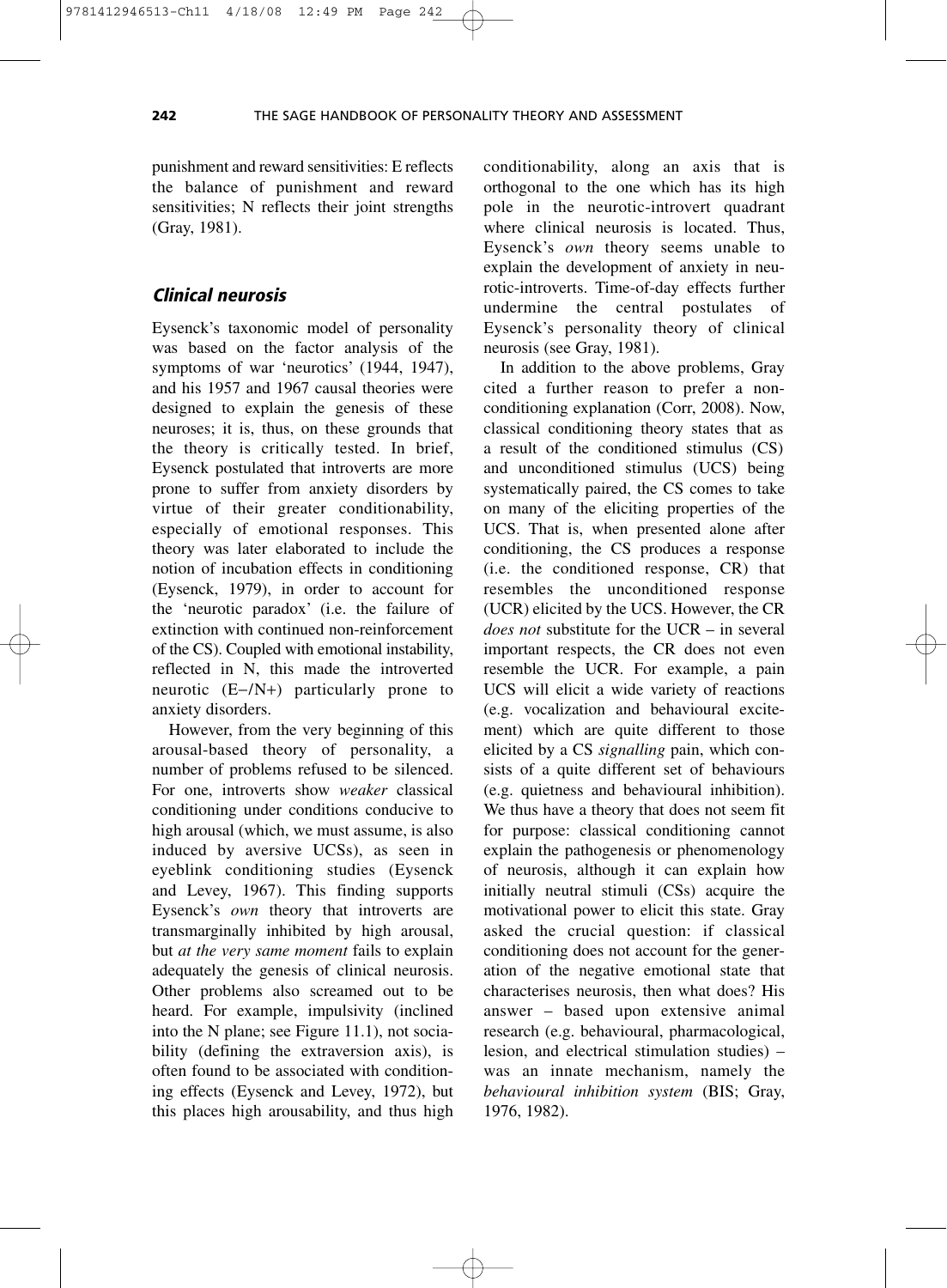#### **Three systems of 'classic' RST**

RST gradually developed over the years to include three major systems of emotion:

1 The behavioural inhibition system (BIS) was postulated to be sensitive to conditioned aversive stimuli (i.e. signals of both punishment and the omission/termination of reward) relating to Anx, but also to extreme novelty, high-intensity stimuli, and innate fear stimuli (e.g. snakes, blood), which are more related to fear.

In addition, two other systems were postulated:

- 2 The fight/flight system (FFS) was postulated to be sensitive to *unconditioned* aversive stimuli (i.e. innately painful stimuli), mediating the emotions of rage and panic. This system was related to the state of negative affect (NA) (associated with pain) and speculatively associated by Gray with Eysenck's trait of psychoticism.
- 3 The behavioural approach system (BAS) was postulated to be sensitive to conditioned appetitive stimuli, forming a positive feedback loop, activated by the presentation of stimuli associated with reward and the termination/omission of signals of punishment. This system was related to the state of positive affect (PA) and the trait of Imp.

The BIS was modelled on the detailed pattern of behavioural effects of classes of drugs known to affect anxiety in human beings. By this route, Gray argued, anxiety could be operationally specified as those behaviours changed by anxiolytic drugs. Of course, there exists here the danger of circularity of argument; this was avoided by the postulation that anxiolytic drugs do not simply reduce anxiety (itself a vacuous tautology), but could be shown to have a number of behavioural effects in typical animal learning paradigms. Experimental evidence showed that anti-anxiety drugs affected responses to conditioned aversive stimuli, the omission of expected reward and conditioned frustration, all of which Gray postulated were mediated by a BIS, which was responsible for suppressing

ongoing operant behaviour in the face of threat, as well as enhancing information processing and vigilance. (We shall see that in this revised theory, these effects can be reclassified as *conflict* effects.) Later, the BAS was added to account for behavioural reactions to rewarding stimuli – these were largely unaffected by anti-anxiety drugs. The danger of a circularity of argument was further reduced by the behavioural profile of the newer classes of anxiolytics which, it turned out, had the same behavioural effects and acted on the same neural systems as the older class of drugs, despite the fact that they had different psychopharmacological modes of action and side-effects (Gray and McNaughton, 2000).

#### **Revised (2000–) RST**

The Gray and McNaughton (2000) revised theory updates and extends the 'classic' version. These changes are, in parts, substantial: but, in other parts, more a clarification of the 1982 theory. Revised RST postulates three systems.

- 1 The fight–flight–freeze system (FFFS) is responsible for mediating reactions to aversive stimuli of all kinds, conditioned *and* unconditioned. It further proposes that there exists a hierarchical array of neural modules, responsible for avoidance and escape behaviours. Now, the FFFS mediates the emotion of fear, not anxiety. The associated personality factor comprises fearproneness and avoidance, which is clinically mapped onto such disorders as phobia and panic.
- 2 The BAS mediates reactions to all appetitive stimuli, conditioned and unconditioned. This system generates the appetitively hopeful emotion of 'anticipatory pleasure', and hope itself. The associated personality comprises optimism, rewardorientation and impulsiveness, which clinically maps onto addictive behaviours (e.g. pathological gambling) and various varieties of high-risk, impulsive behaviour, and possibly the appetitive component of mania. The BAS is largely unchanged in the revised Gray and McNaughton version of RST.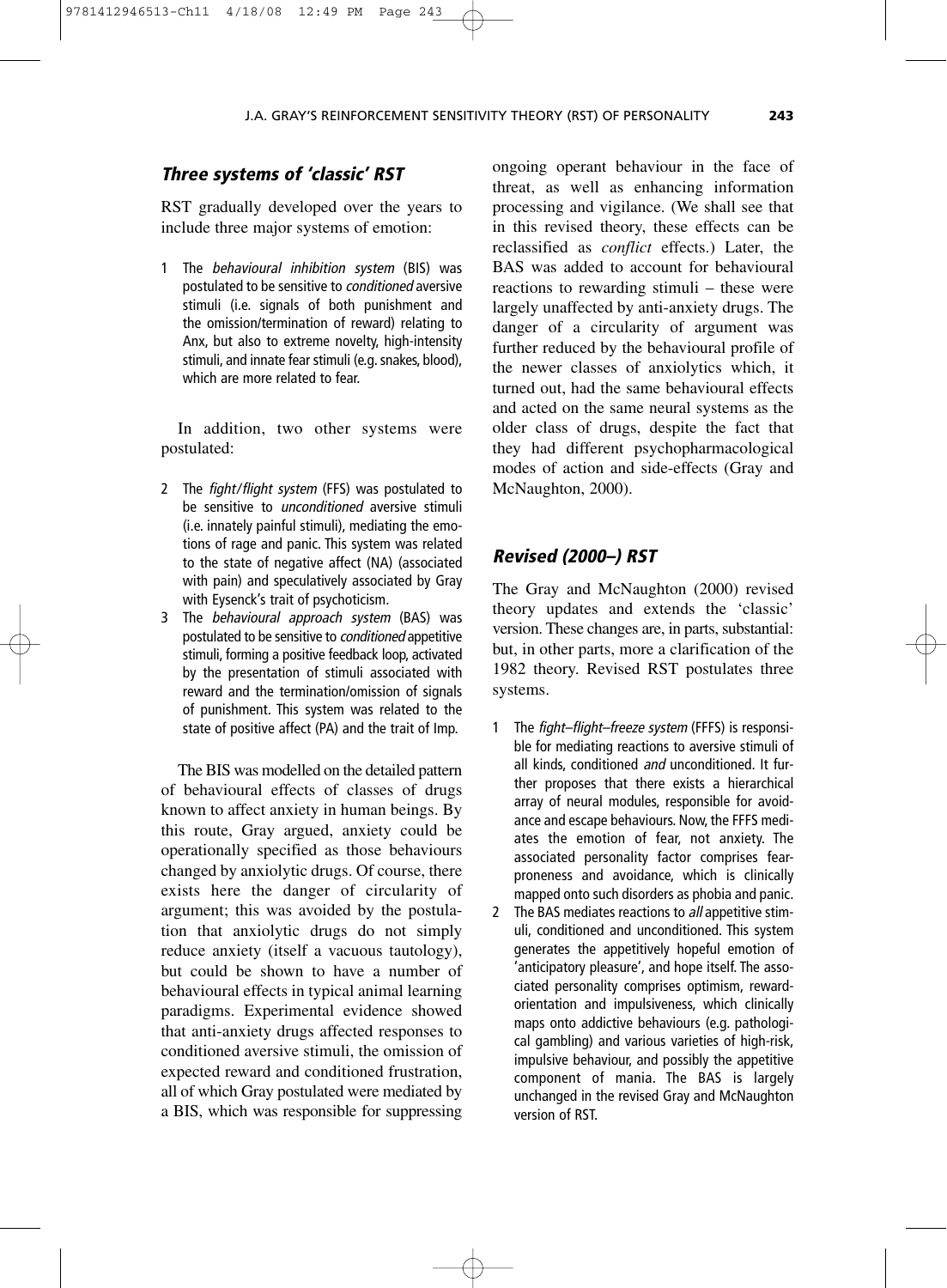3 The BIS is responsible, not, as in the 1982 version, for mediating reactions to conditioned aversive stimuli and the special class of innate fear stimuli, but for the resolution of *goal conflict* in general (e.g. between BAS-approach and FFFSavoidance, as in foraging situations – but it is also involved in BAS–BAS and FFFS–FFFS conflicts). The BIS generates the emotion of anxiety, which entails the inhibition of prepotent conflicting behaviours, the engagement of risk assessment processes, and the scanning of memory and the environment to help resolve concurrent goal conflict.

The BIS resolves conflicts by increasing, through recursive loops, the negative valence of stimuli (these are adequate inputs into the FFFS), until behavioural resolution occurs in favour of approach or avoidance. Subjectively, this state is experienced as worry and rumination. The associated personality comprises worry-proneness and anxious rumination, leading to being constantly on the look-out for possible signs of danger, which map clinically onto such conditions as generalized anxiety and obsessional-compulsive disorder (OCD). There is an optimal level of BIS activation: too little leads to risk seeking (e.g. psychopathy) and too much to risk aversion (generalized anxiety), both reflecting suboptimal conflict resolution.

#### **NEUROPSYCHOLOGICAL STRUCTURE OF THE REVISED THEORY**

Revised RST agrees with the classical version in its assertion that substantive affective events fall into just two distinct major classes: positive and negative (Gray, 1975; Gray, 1982; Gray and McNaughton, 2000). Rewards and punishments are the obvious exemplars of positive and negative events, respectively. But, importantly for human experiments, the absence of an expected positive event is functionally the same as the presence of a negative event and vice-versa (Gray, 1975). Omission of expected reward is thus punishing. Similarly, the absence of an

expected negative event is functionally the same as the presence of a positive event. Omission of punishment is rewarding. This basic scheme gives rise to a two-dimensional model of the neuropsychology of emotion, motivation, and personality that simplifies the theory, as well as serving as a point of unification of the otherwise complex arrangement of the separate neural modules underlying behaviour (McNaughton and Corr, 2004).

#### **Fear and anxiety – defensive direction**

The first dimension, 'defensive direction', is categorical. It rests on a functional distinction between behaviours that remove an animal from a source of danger (FFFS-mediated) and those that allow it cautiously to approach a source of potential danger (BIS-mediated). These functions are ethologically and pharmacologically distinct and, on each of these separate grounds, can be identified with fear and anxiety, respectively. The revised theory treats fear and anxiety as not only quite distinct but also, in a sense, as opposites. The categorical separation of fear from anxiety as classes of defensive responses has been demonstrated by Robert and Caroline Blanchard (Blanchard and Blanchard, 1988, 1990; Blanchard et al., 1997).

The Blanchards used 'ethoexperimental analysis' of the innate reactions of rats to cats to determine the functions of specific classes of behaviour. One class of behaviours was elicited by the immediate presence of a predator. This class could clearly be attributed to a state of fear. The behaviours, grouped into the class on purely ethological grounds, were sensitive to panicolytic drugs but not to drugs that are specifically anxiolytic. This is consistent with the insensitivity to anxiolytic drugs of active avoidance in a wide variety of species, and phobia in humans is also insensitive to anxiolytic drug treatment (Sartory et al., 1990). A second, quite distinct, class of behaviours (including 'risk assessment') was elicited by the potential presence of a predator.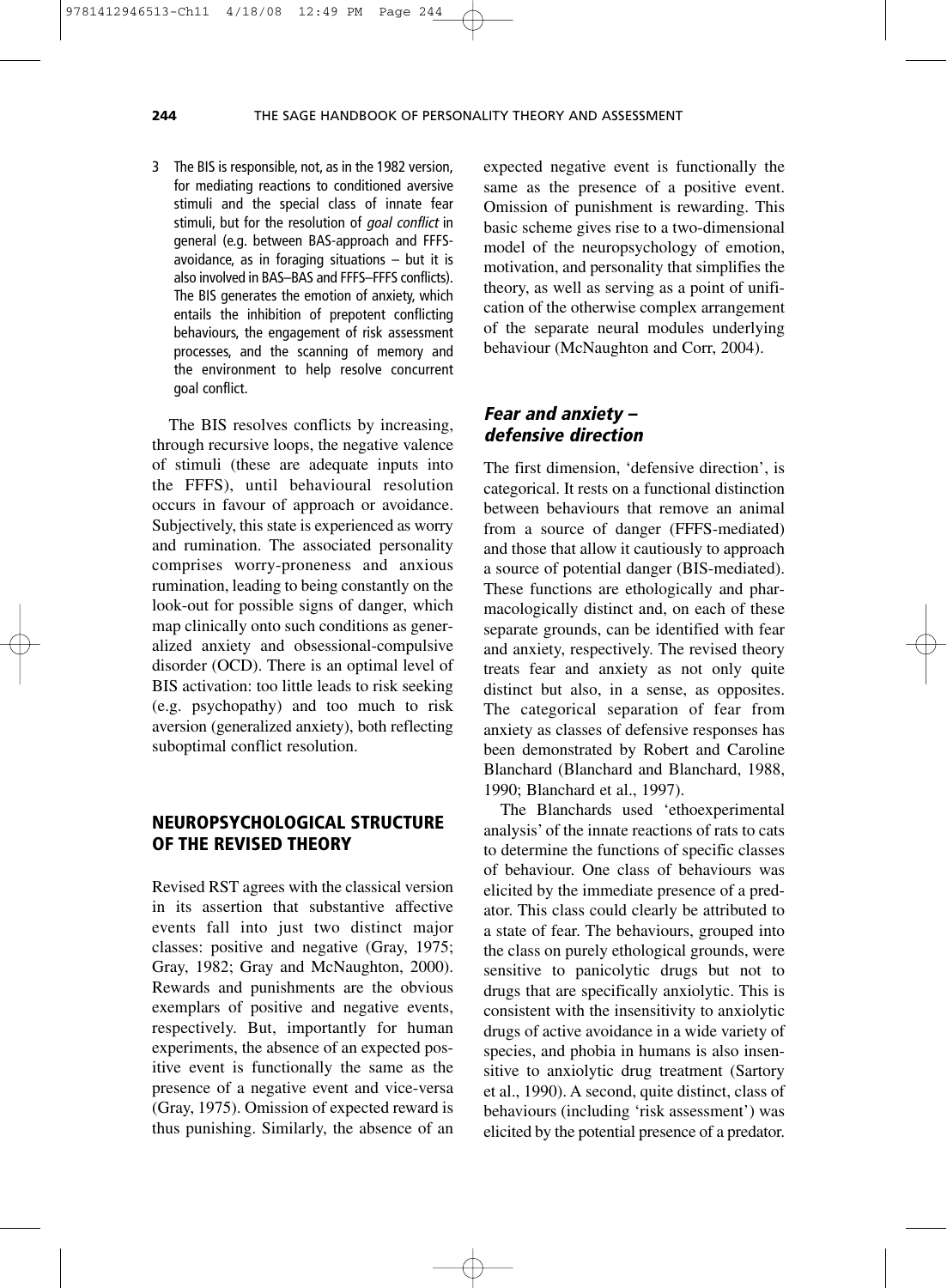This class of behaviours was sensitive to anxiolytic drugs. Both functionally and pharmacologically, this class was distinct from the behaviours attributed to fear and could be attributed to a state of anxiety.

#### **Fear and anxiety – defensive distance**

9781412946513-Ch11 4/18/08 12:49 PM Page 245

The second dimension, 'defensive distance', is graded: it rests on a functional hierarchy that determines appropriate behaviour in relation to defensive distance (i.e. perceived distance from threat). This second dimension applies equally to fear and anxiety but is instantiated separately in each.

Defensive distance equates with real distance; but in a more dangerous situation, the perceived defensive distance is shortened. In other words, defensive behaviour (e.g. active avoidance) will be elicited at a longer (objective) distance with a highly dangerous stimulus (which shortens *perceived* defensive distance), as compared to the elicitation of defensive behaviour by a less dangerous stimulus. According to the theory, certain individuals have a much shorter perceived defensive distance for a given threat stimulus, and thus react more intensively to relatively innocuous (in real distance terms) stimuli.

McNaughton and Corr (2004) view individual differences in defensive distance for a fixed real distance as a reflection of the personality dimension underlying 'punishment sensitivity', or 'threat perception'. They suggest that the high pole of this dimension is neurotic-introversion and the low pole is stable-extraversion. This personality dimension affects the FFFS-mediated behaviours directly, but affects those mediated by the BIS only indirectly (e.g. via FFFS-BAS goal conflict). Anxiolytic drugs are argued to alter (internally perceived) defensive distance relative to actual external threat. They *do not* affect defensive behaviour directly, but rather operate to shift behaviour along the defensive axis, often leading to the output of a different behaviour (e.g. risk-assessment to pre-threat behaviour).

An important conclusion of this theory, which goes to show the subtlety of revised RST, is the claim that the comparison of individuals on a single measure of performance at only a single level of threat may produce results that are difficult to interpret. For example, for an objectively defined defensive distance, one person may be in a state of panic and so cease moving, while another may actively avoid and so increase their movement. That is, highly sensitive and insensitive fearful individuals will show *different* behaviours *at the same level of threat* (defined in objective terms), as indeed will trait-identical individuals at different levels of threat. Thus moving people along this axis of defensive distance (by drugs or by experimental means) will not simply affect the strength or probability of a given behaviour, but is expected to result in different behaviours (which, themselves, may be in opposition). As we can see, at the core of the revised theory are ethological factors, relating specific behaviours to specific threats and environmental conditions.

#### **Conflict**

Revised RST defines anxiety in terms of defensive approach. However, this notion contains something more fundamental about anxiety, namely, *conflict*. An animal approaches a threat only if there is some possibility of a positive outcome (e.g. food when foraging in an unsafe field). But threats are not the only sources of aversion and avoidance encountered. In principle, approach– approach and avoidance–avoidance conflicts also involve activation of the same system and have essentially the same effects as classic approach–avoidance. It turns out that the conditioned stimuli to which the unrevised version of the BIS was said to be sensitive are, according to this formulation, specific examples of conflict stimuli. Thus, the new BIS theory reclassifies conditioned stimuli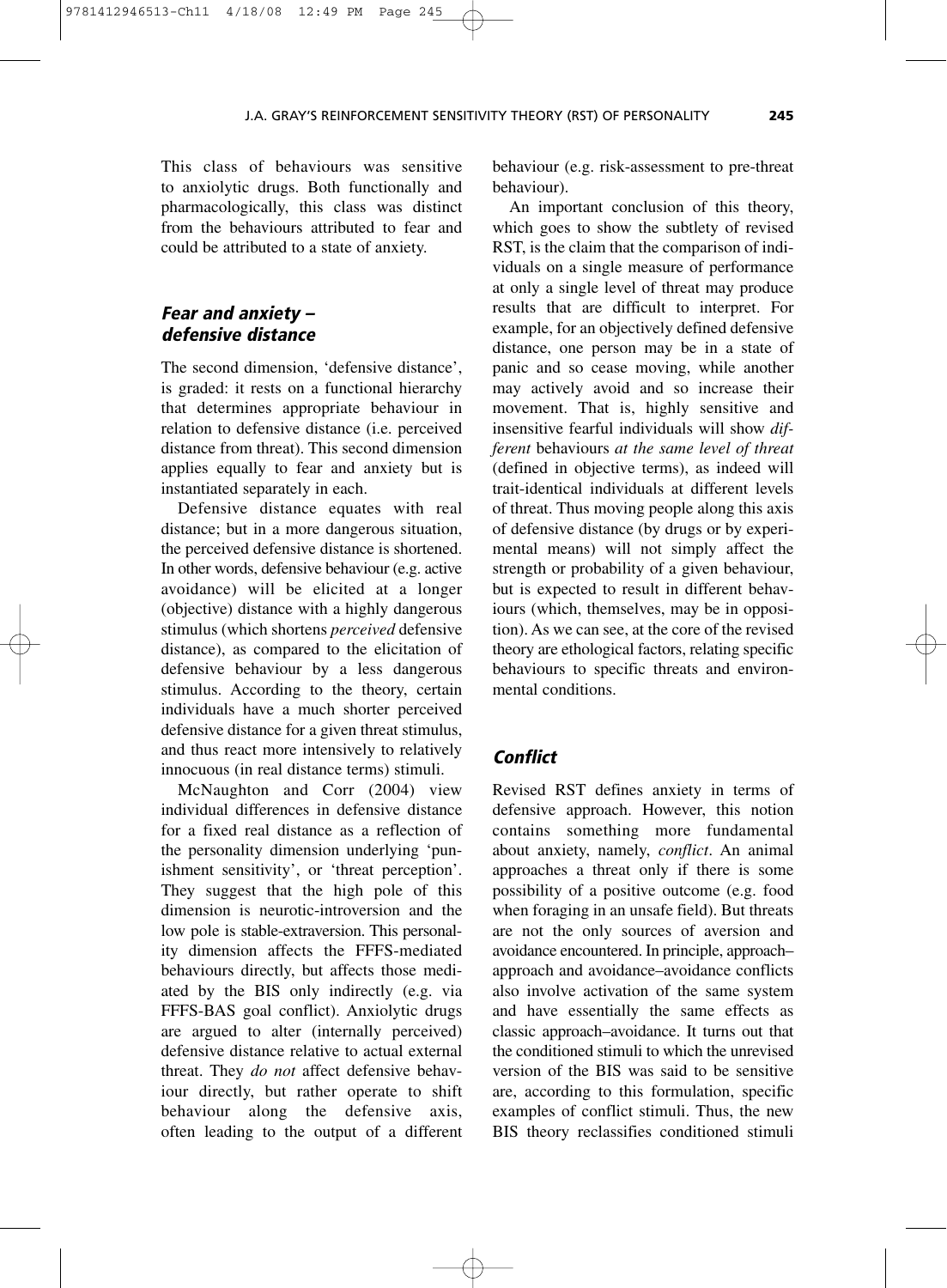and expands the type of stimuli processed by the BIS. All of these now fall under the common rubric of goal conflict. This reformulation also helps tidy-up the rag-bag of other eliciting stimuli of the BIS (i.e. innate stimuli and high-intensity noise): in their non-conflict form, they now belong with the FFFS.

#### **NEURAL SYSTEMS OF FEAR AND ANXIETY**

Revised RST combines a large number of brain structures ranging from the prefrontal cortex, at the highest level, to the periaqueductal grey, at the lowest level, assigning to each structure: (a) a specific place in the theory; (b) a specific fundamental class of function; and (c) a specific class of mental disorder (McNaughton and Corr, 2008). Thus, the most fundamental change to the old view of the BIS is that it is *distributed* among a number of neural structures.

#### **General architecture**

The concepts of defensive direction and defensive distance provide a two-dimensional schema within which all defensive behaviours can be described. The theory translates this two-dimensional psychological schema into a matching two-dimensional neurological one. In particular, the categorical distinction *between* defensive approach and defensive avoidance is translated into two distinct parallel streams of neural structures; and the dimension of defensive distance is translated into the levels of a hierarchy of structures *within* each of the parallel streams (Figure 11.2).

The neural mapping of defensive distance into the two hierarchies is rendered simple by two architectural features. First, smaller defensive distances map to more caudal, subcortical neural structures while larger defensive distances map to more rostral, cortical

neural structures with intermediate structures arranged in caudo-rostral order in between. Second, this mapping occurs in a symmetrical fashion with matching structures located within each of the parallel streams (this often involves subdivisions, or nuclei, of the same named area).

## **THE BEHAVIOURAL APPROACH SYSTEM (BAS)**

We now have an outline of the FFFS and the matching components of the BIS. Revised RST theory also has a central place for the BAS. It must be borne in mind that, although the BIS would be activated with the simultaneous activation of the FFFS and the BAS (e.g. in the case of approach–avoidance conflict), it remains the case that the BAS is conceptually distinct from both the BIS and the FFFS.

#### **Neural organization of the BAS**

There are tensions in attempts to map the BAS onto brain systems and functions. As with the BIS and the FFFS, the BAS can be viewed as hierarchically organized. Gray (Gray and McNaughton, 1996; Gray et al., 1991) has described the BAS as having a 'caudate' component and an 'accumbens' component. However, he also made clear that 'accumbens holds a list of subgoals making up a given motor program and is able to switch through the list in an appropriate order, but to retrieve the specific content of each step, it needs to call up the appropriate subroutine by way of its connections to the [caudate] system' (Gray and McNaughton, 1996). Such caudate motor command subroutines are quite distinct from the affect-laden goals that are the subject of the FFFS, BAS and BIS (Gray and McNaughton, 2000).

On the other hand, as with the FFFS, the hierarchical organization of the BAS makes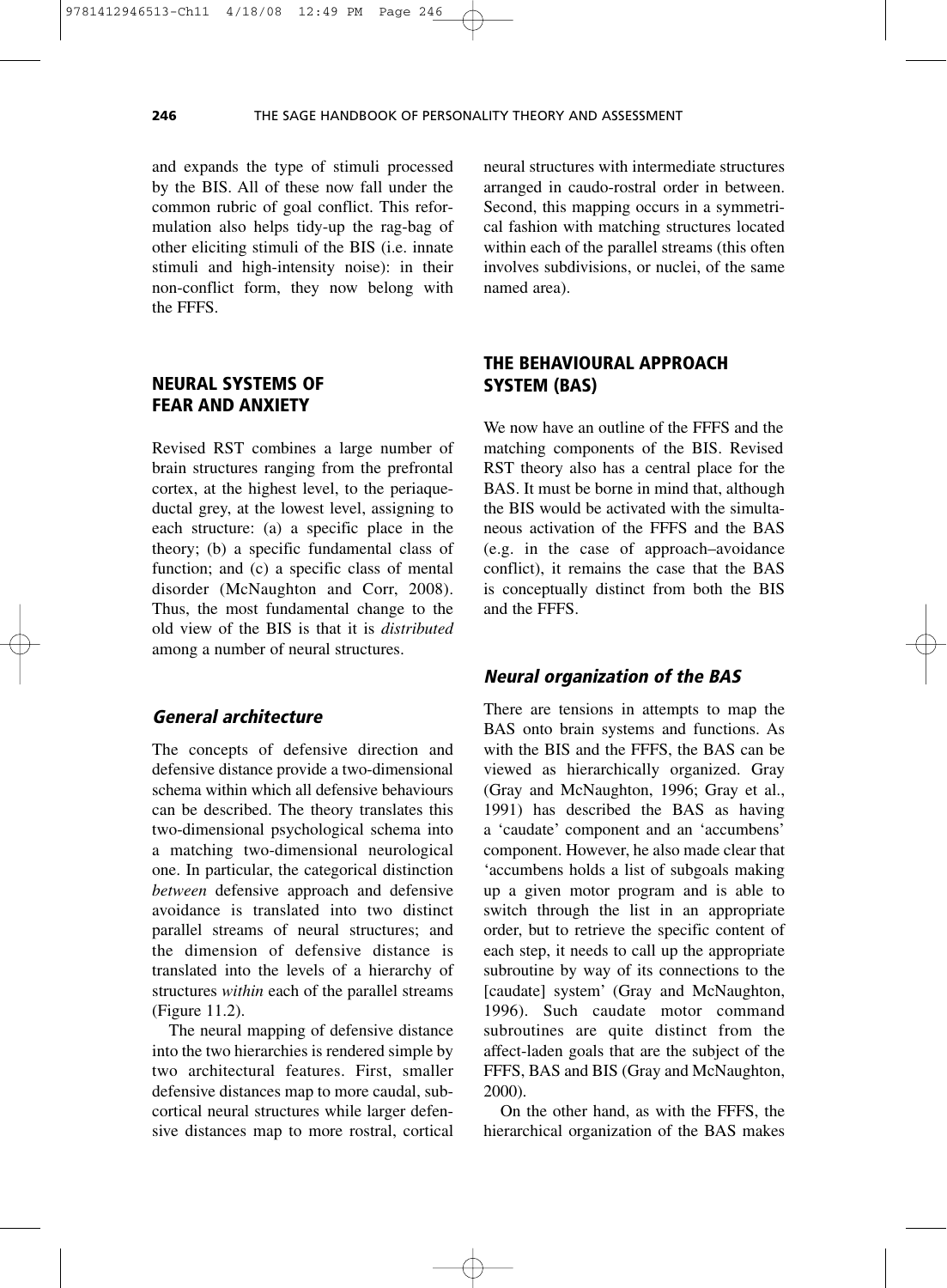#### J.A. GRAY'S REINFORCEMENT SENSITIVITY THEORY (RST) OF PERSONALITY **247**



**Figure 11.2 The two-dimensional defence system of fear and anxiety. On either side are defensive avoidance and defensive approach, respectively (this is a categorical dimension of 'defensive direction'). Each system is divided into a number of hierarchical levels (corresponding to the second dimension of 'defensive distance'). These are ordered from high to low (top to bottom) both with respect to neural level (and cytoarchitectonic complexity) and to functional level. Each level is associated with specific classes of behaviour and so symptom and syndrome (as shown). General monoamine modulation is shown as the putative 'personality' influence that provides unity to each system**

it difficult for any part of it to control overall BAS sensitivity. Where a personality factor is thought to alter such sensitivity generally, we should probably look for appropriate modulatory systems. The neuromodulator that is probably of primary importance in BAS functioning is dopamine (DA; Depue and Collins, 1999; Pickering and Gray, 1999). The accumbens and caudate separation, alluded to by Gray, is reflected in the distinction between the so-called mesolimbic and nigrostriatal projection pathways of dopaminergic cells (these project to accumbens and caudate respectively, along with other structures). However, many influences (e.g. genes), which could generate individual differences in dopaminergic neurotransmission, may well express their effects on more than one dopaminergic projection system (Depue and Collins, 1999). Moreover, the structures innervated by these distinct dopaminergic systems act cooperatively to deliver behavioural responses thought of as being under BAS control.

In the neuroscience literature, over the last 15 years or so, a strong consensus has emerged over the functional significance of firing of dopaminergic cells in the midbrain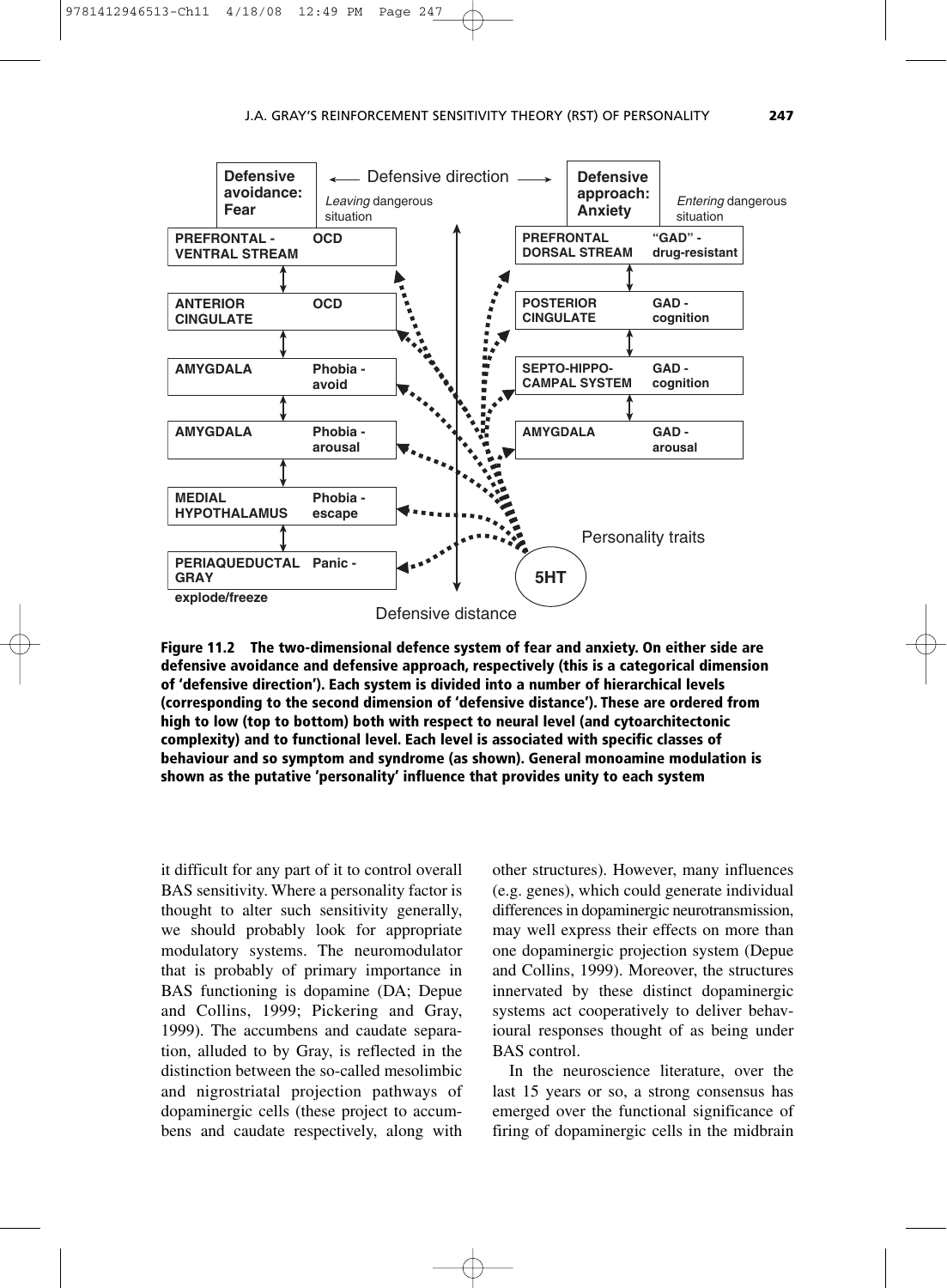(Arbuthnott and Wickens, 2007; Schultz, 1998). The view is that DA cell firing reflects a 'reward prediction error' (RPE) signal. Specifically, in primates, increased bursts of DA cell firing result when an unexpected (under-predicted) reward occurs. Decreases in DA cell firing are observed when an expected reward does not occur (see Schultz, 1998, for details). Neuroimaging evidence in humans has also emerged which is consistent with this view (e.g. Abler et al., 2006). As argued elsewhere (Pickering and Gray, 1999, 2001; Pickering and Smillie, 2008), a proper neuroscientific understanding of the BAS will need to incorporate this RPE conceptualization of DA cell firing.

Of great interest in this area, the RPE view of DA cell firing is consistent with classic computational models of reinforcement learning (e.g. Dayan and Abbott, 2001). Learning in these models is hypothetically controlled by an RPE signal: a positive RPE (caused by an unexpected reward) is used to strengthen learning in the neural pathways which generated the behaviour leading to the reward; a large negative RPE (caused by a non-occurring expected reward) is used to extinguish learning in the neural pathways which generated the behaviour leading to the reward. When the RPE is close to zero (i.e. the level of reward is accurately predicted), then little learning takes place. The observations that DA cells fire in a fashion closely resembling an RPE signal was seen as providing a neural validation of these models. Moreover, the dopaminergic projection pathways release dopamine at sites very close to synapses on the dendritic spines of caudate and accumbens cells; these synapses are at the terminals of cortical inputs to the striatum. This synaptic arrangement, and the dendritic spines themselves, have a number of neurophysiological features (Wickens and Kotter, 1995) which enables an incoming burst of dopaminergic firing to operate effectively as a reinforcement/RPE signal and control learning at those cortico-striatal synapses.

The RPE conceptualization of dopamine cell firing in projections to BAS structures (caudate, accumbens, etc.) has strong resonances with the Gray and Smith (1969) cybernetic model of the functional interactions between the reward and punishment systems. In this model, the reward system had a comparator within it which determined whether the level of reward received matched the level expected. It was proposed that the results of this comparison process were fed back appropriately as inputs to the reward and punishment systems, although the detailed way in which this controlled learning of responses was not specified. The RPE account outlined above suggests how this learning may be accomplished. The Gray and Smith (1969) model proposed a general framework for choosing between responses leading to rewarding versus punishing behavioural consequences. Recent theoretical models of potential BAS structures in the basal ganglia have formalized the way that they may allow efficient decision-making of this kind (for an overview and references, see Bogacz, 2007).

Previously, accounts have been offered to begin to incorporate the neuroscience of dopamine cells and the basal ganglia into our understanding of the BAS (Pickering and Gray, 1999, 2001; see also Pickering and Smillie, 2008). This research is proceeding apace, and the final details have yet to be worked out. A challenge will be able to find an appropriate level of modelling which is able to distinguish between alternative neurally based accounts of the BAS.

#### **What personality trait is linked to the BAS?**

What broad personality trait might correspond to variations in the functioning of the BAS? Gray's original decision to call it 'impulsivity' was entirely ad hoc, as he repeatedly admitted. He used the ancient circular model of the humours (popularized by Eysenck) and drew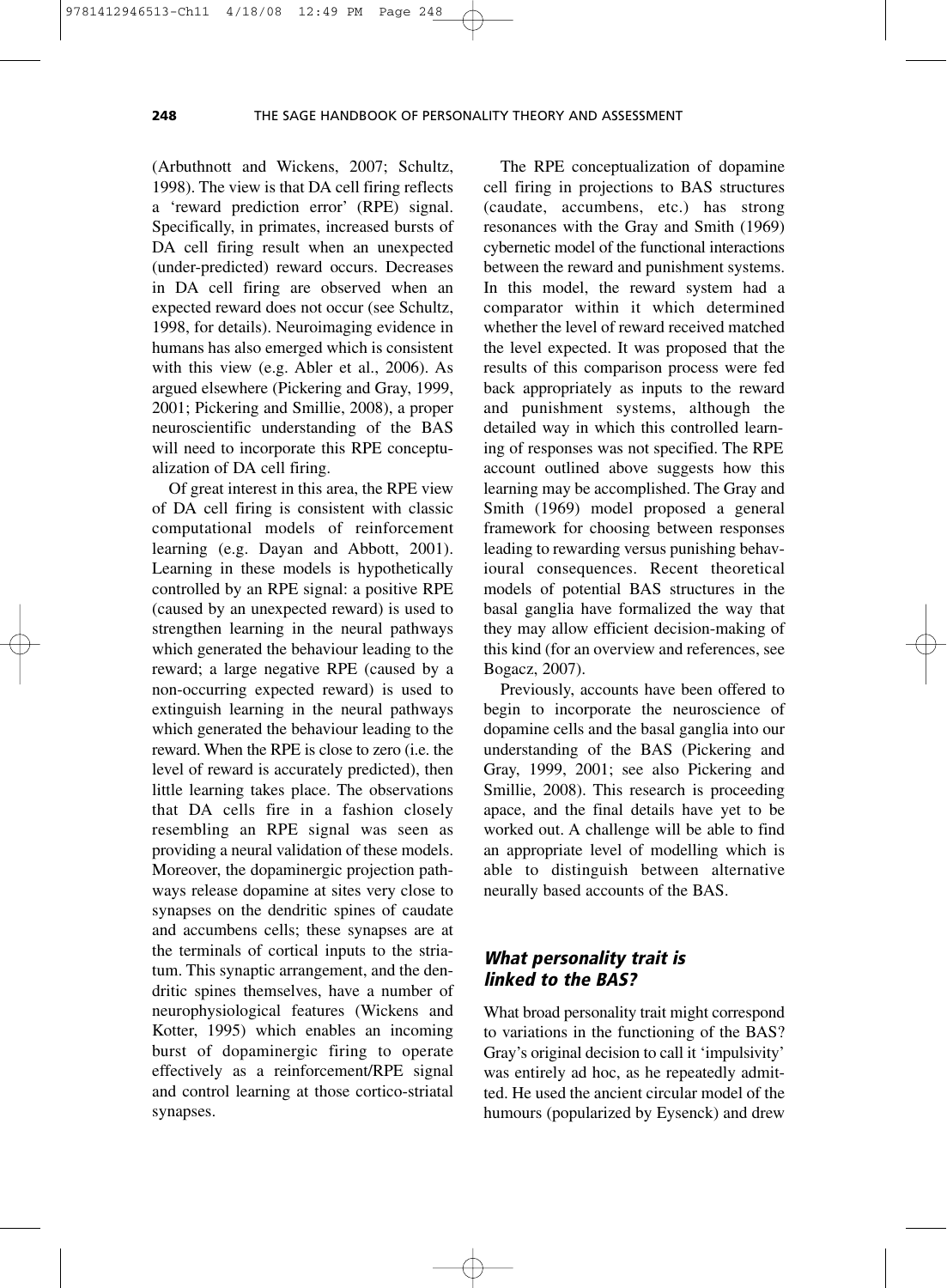a line between the types 'anxious' and 'carefree' (being confident that the BIS subserved trait anxiety). The line at right angles to the anxiety dimension (he assumed the BAS and BIS traits were orthogonal) approximately joins the labels of 'impulsive' and 'thoughtful' (although he might as easily have chosen 'optimistic' and 'careful' on these geometric grounds!). Thus, the impulsivity dimension was born; although Gray also had to decide which way round to place the dimension (high BAS types were assigned to the impulsive end of the dimension, on grounds of plausibility). This decision was further reinforced by the two components of extraversion in Eysenck's model, namely sociability and impulsivity, as well as experimental work showing impulsivity related to classical conditioning effects (see above).

9781412946513-Ch11 4/18/08 12:49 PM Page 249

On a related matter, Corr (2008) has drawn attention to the inadequate conceptualization of the BAS, especially as it relates to impulsivity. On evolutionary grounds, the BAS may be thought to be more complex than the FFFS, or indeed the BIS. The *primary* function of the BAS is to move the animal up the temporo-spatial gradient to the final biological reinforcer. This primary function is supported by a number of *secondary* processes, comprising perhaps simple approach, perhaps with BIS activation exerting behavioural caution at critical points, designed to reduce the distance between current and desired appetitive state (e.g. as seen in foraging behaviour in a densely vegetated field). However, in human behaviour, this depiction of BAS-controlled approach behaviour may be oversimplified.

First, it is helpful to distinguish the *incentive* motivation component and the *consummatory* component of reactions to appetitive stimuli. The neural machinery controlling reactions to unconditioned (innate) stimuli, and its associated emotion, must be different from that controlling the behaviour and emotion associated with *approach*, signalled by conditioned stimuli, to such stimuli. Thus, while

the BAS responds to all appetitive stimuli, it is concerned specifically with the appetitiveapproach aspects that move the animals towards the final biological reinforcer; at this point, non-BAS consummatory mechanisms, specific to the particular reinforcer concerned, are activated, e.g., the eating of food.

Second, moving to approach proper, we can discern a number of relatively separate, albeit overlapping, processes. At the simplest level, there seems an obvious difference between the 'interest' and 'drive' that characterizes the early stages of approach, and the behavioural and emotional excitement as the animal reaches the final biological reinforcer. Emotion in the former case may be termed 'anticipatory pleasure' (or 'hope'); in the latter, 'excitement'. There is evidence that, at the psychometric level, the BAS is multidimensional. For example, the Carver and White (1994) BIS/BAS scales measure three aspects of BAS: *reward responsiveness*, *drive,* and *fun-seeking*. It may be speculated that *drive* is concerned with actively pursing desired goals, *reward-responsiveness* is concerned with excitement at doing things well and winning, and *fun-seeking* is concerned with the impulsivity aspect of the BAS (which is especially appropriate for the capture of the final biological reinforcer).

#### **Subgoal scaffolding**

As discussed in detail by Corr (2008), BAS behaviour may best be seen as involving a series of appetitively motivated subgoals. That is, in order to move along the temporospatial gradient to the final primary biological reinforcer, it is necessary to engage in *subgoal scaffolding*. This process has several stages: (a) identification of the biological reinforcer; (b) planning behaviour; and (c) executing the plan. Important in this regard is the following: complex approach behaviour entails a series of behavioural processes, some of which oppose each other. For example, behaviour *restraint* and *planning* are often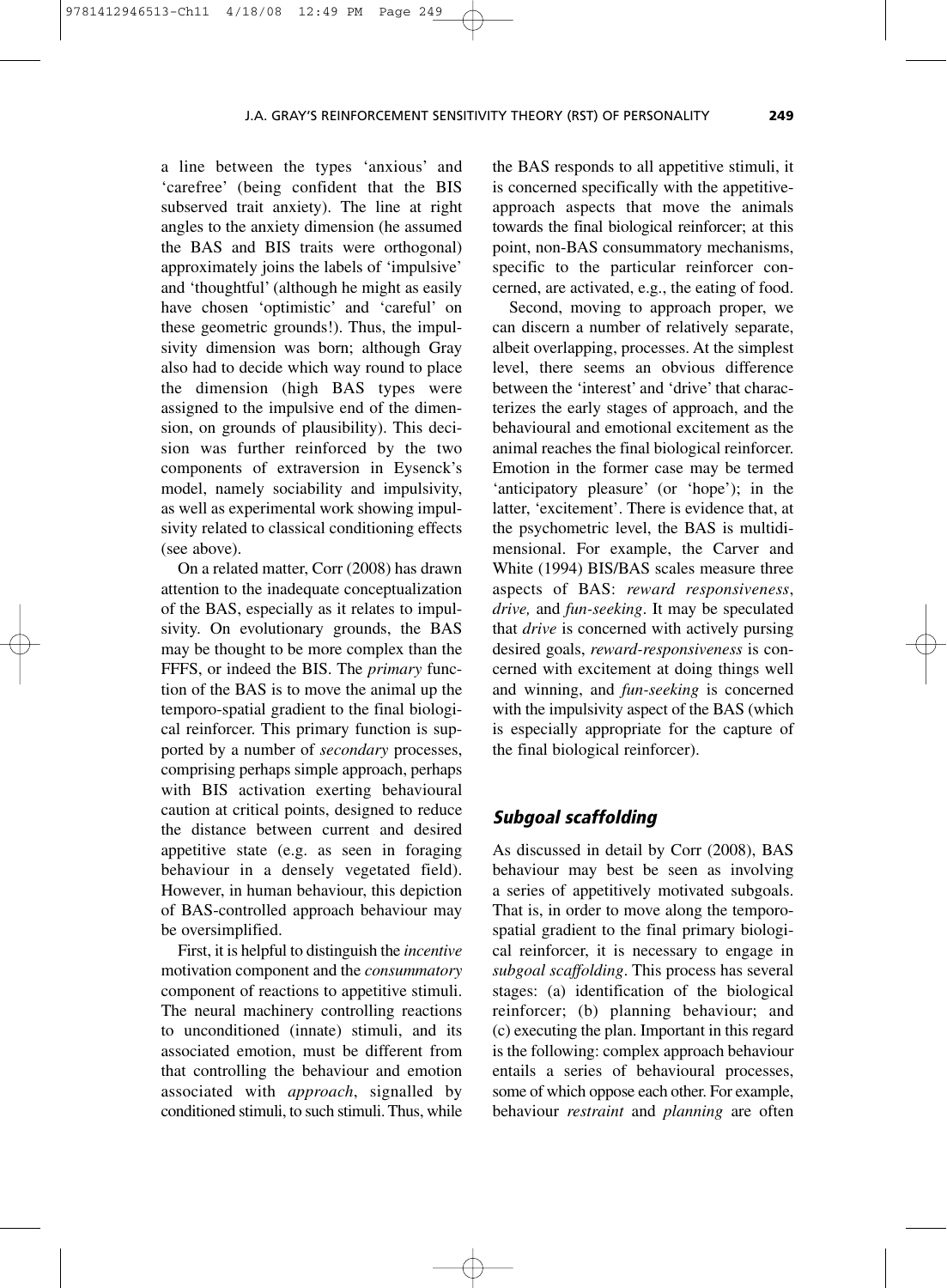demanded to achieve BAS goals, but not at the final point of *capture* of the biological reinforcer, where non-planning and fast reactions (i.e. impulsivity) are more appropriate. Being a highly impulsive person – that is, acting fast without thinking and not planning – would not be appropriate BAS behaviour in anything other than very simple situations. Indeed, such behaviour would often move the animal *away* from their desired goal. For this reason, and others mentioned above, 'impulsivity' is not the most appropriate term for the personality factor corresponding to the full range of processes entailed by the BAS.

Therefore, given such a weak basis for Gray's initial labelling of the BAS, as well its apparent complexity, it is somewhat surprising that the BAS has been equated with impulsivity for so long. The first serious contradictory views came many years later. Depue and Collins (1999) argued that extraversion (and in particular its agentic aspects) better captured the nature of the BAS-related personality trait. Their argument drew on detailed support from the animal neurophysiological literature but was, in essence, a simple one. First, they suggested that the BAS was closely linked to dopaminergic neurotransmission. Second, they argued that the extant evidence pointed to a link between extraversion and dopaminergic neurotransmission which was stronger than the link for any other major personality trait. We (Corr, 1999; Pickering, 1999; Pickering and Gray, 1999) cautioned that the evidential basis for part two of their argument rested on a tiny body of data, mostly from Depue and colleagues' own laboratory. In addition, we suggested that Depue and Collins had ignored an equally small body of data which pointed to links between dopaminergic neurotransmission and a cluster of traits we have termed impulsive antisocial sensation seeking (ImpASS), rather than extraversion. At that time we felt that the jury could not reach as clear a verdict as that reached by Depue and Collins and argued that (aspects of) the ImpASS trait cluster might correspond to the BAS trait. Subsequent neuroscience data has emerged

that is broadly in line with Depue and Collins' thesis (e.g. Cohen et al., 2005; Wacker et al., 2006). However, there are also psychometric and behavioural data (see Smillie et al., 2006, for a review) which we feel now tip the scales more strongly in favour of the idea that extraversion might be the BAS trait. But, further data are needed, especially ones relating specific psychometric measures of the revised RST's systems to extraversion.

#### **INTERACTIONS OF THE BAS, FFFS, AND BIS: IMPLICATIONS FOR TRAIT MEASUREMENT**

The old description of RST supposed that each system had a reactivity/sensitivity to its key inputs, which we can denote  $w_A$ ,  $w_I$ , and  $w_F$  for the sensitivity of the BAS, BIS, and FFFS, respectively. Interindividual variations in  $w_A$ ,  $w_I$ , and  $w_F$  are assumed to follow a normal distribution with each sensitivity independent of (uncorrelated with) the others. The trait of anxiety, Anx, was taken to reflect variation in  $w<sub>I</sub>$  and another trait ('the BAS trait') was taken to reflect variation in  $w_A$ .

Elsewhere we (Corr, 2002; Pickering, 1997) argued that the effects of such systems on behaviour would generally not be independent of one another even though the sensitivities were themselves independent – although, under certain conditions, they would (specified by Corr, 2002). Thus, for example, a behaviour controlled by reward reinforcers would not only be influenced by the BAS personality trait (i.e.  $w_A$ ) but could also often be influenced by Anx. Corr (2002) dubbed this the *joint subsystems hypothesis* in contrast to an earlier view that behaviour controlled by reward would depend selectively upon  $w_A$  (the *separable subsystems hypothesis*).

Recently, Smillie et al. (2006) took this view further. They argued that self-report questionnaire responses, used to measure personality traits, are likely to reflect subjective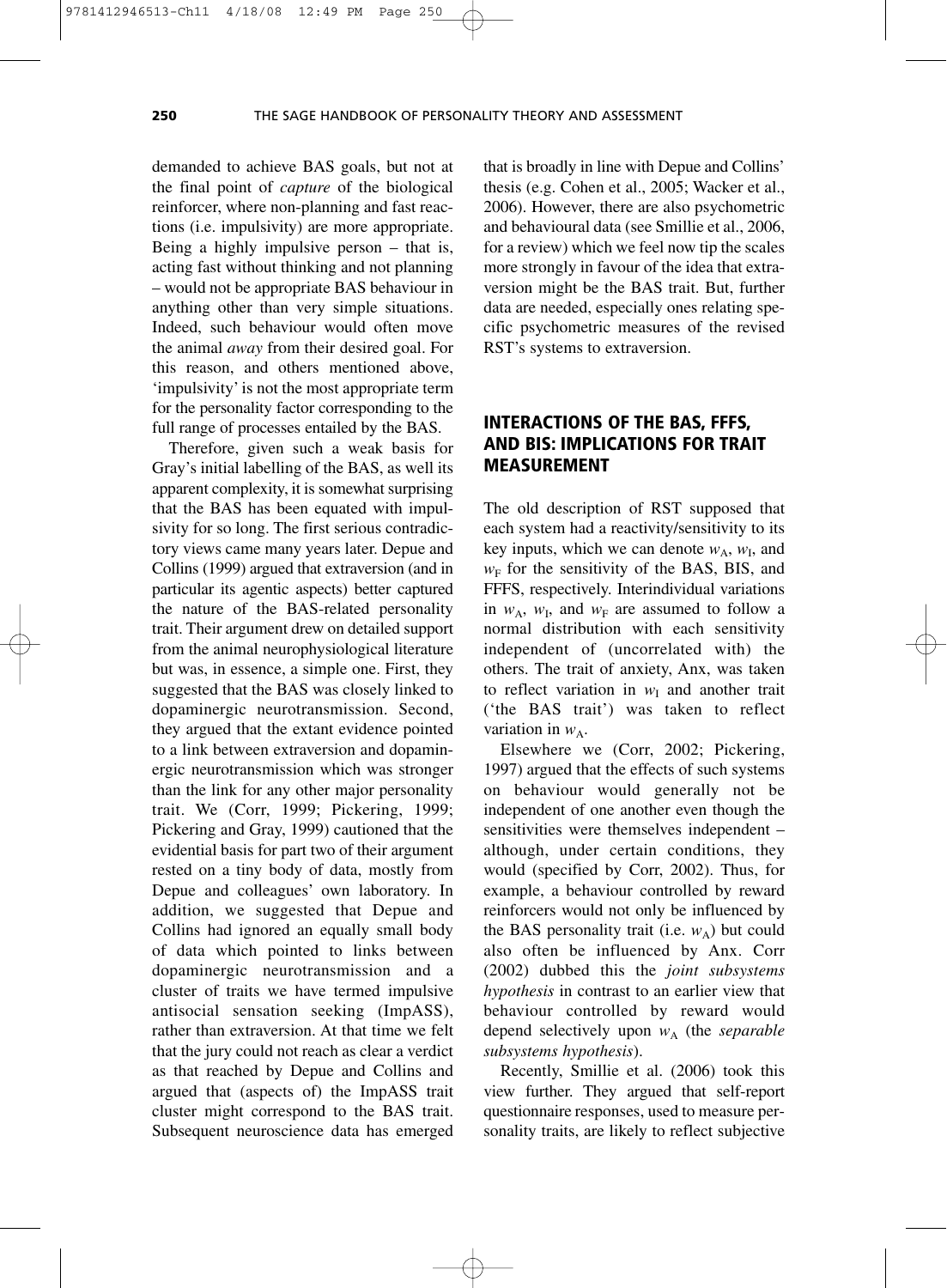estimates of the functional *outcomes* rather than latent properties of the individual neural systems. A functional outcome of the BAS might be its mean output level across a range of situations, whereas a latent property would be its sensitivity  $(w_A)$ . They suggested that the functional outcome will be available for introspection (and hence self-report) whereas a sensitivity will not, although the

9781412946513-Ch11 4/18/08 12:49 PM Page 251

sensitivities will clearly have a direct influence on the observable functional outcome (someone with a higher value of  $w_A$  will, all other things being equal, have a higher mean BAS output level than a person with lower  $w_A$ ). Looking at the item content of various possible BAS personality trait measures, Pickering (2008) concluded that such questionnaires might well reflect functional BAS outcomes (such as mean output level).

This viewpoint leads to some potentially striking conclusions. The functional outcomes of each system are, as for other reinforcercontrolled behaviours, likely to be susceptible to the joint influences of the various interacting systems. Smillie et al. (2006) report the results of simulation studies which illustrate this point. For one particular plausible set of interactions between the BIS, BAS and FFFS (in line with the revised Gray and McNaughton, 2000, model) they simulated functional outcomes (in this case mean output) across 200 randomly sampled and widely varying combinations of reinforcers. The mean BAS output across simulated individuals was predicted  $(R^2 = 0.89)$  by the following regression equation:

Mean BAS output =  

$$
(\beta_A \times w_A) - (\beta_F \times w_F) - (\beta_I \times w_I)
$$

where the  $\beta$ s are positive-valued regression coefficients. The same model showed that mean BIS output was predicted  $(R^2 = 0.85)$  by:

$$
(\beta'_{A} \times w_{A}) + (\beta'_{F} \times w_{F}) + (\beta'_{I} \times w_{I})
$$

By contrast, it is interesting to note that the mean FFFS output was predicted  $(R^2 = 0.82)$ only by the sensitivity of the FFFS.

Assuming some trait questionnaires do reflect functional outcomes of specific systems then these simulations raise important and paradoxical results. For example, the 'BAS-related' trait measures is BAS-related because it is defined by the functional outcome of the BAS and yet it is influenced by the sensitivities of all three interacting systems  $(w_A, w_F \text{ and } w_I)$ . Thus, if one were to develop a new BAS trait measure then one should not consider it invalidated if it correlated negatively with anxiety (BIS trait) measures; the simulations predict that such trait correlations should be observed. These predictions occur, it is worth reiterating, even though  $w_A$  and  $w_I$  (the underlying system sensitivities) are independent of one another. The description of the 'reinforcement sensitivity' theory of personality has implied a one-to-one mapping of traits (e.g. anxiety) onto the sensitivities of single systems (e.g. the BIS). The simulations show that this need not be the case and trait measures may be jointly determined by the sensitivities of all three interacting systems. It remains sensible, however, to talk of the theory as 'reinforcement sensitivity' theory, as the resulting personality traits are determined by the sensitivities of reinforcement-dependent systems; however, the one-to-one mapping of traits onto sensitivities is now being questioned.

In a speculative footnote to this section, we consider whether there might be some trait measures which line up more directly with underlying sensitivities rather than functional outcomes? The simulations suggested that, for traits related to FFFS functioning, the two bases (sensitivities, functional outcomes) may sometimes be more or less interchangeable. This fits well with the account proposed by McNaughton and Corr (2004, 2008) in which the trait of fearfulness (neurotic-introversion to stableintroversion) maps directly onto underlying punishment sensitivity.

However, one might also imagine a situation in which a trait measure, *T*, had items which reflected the functional outcome of one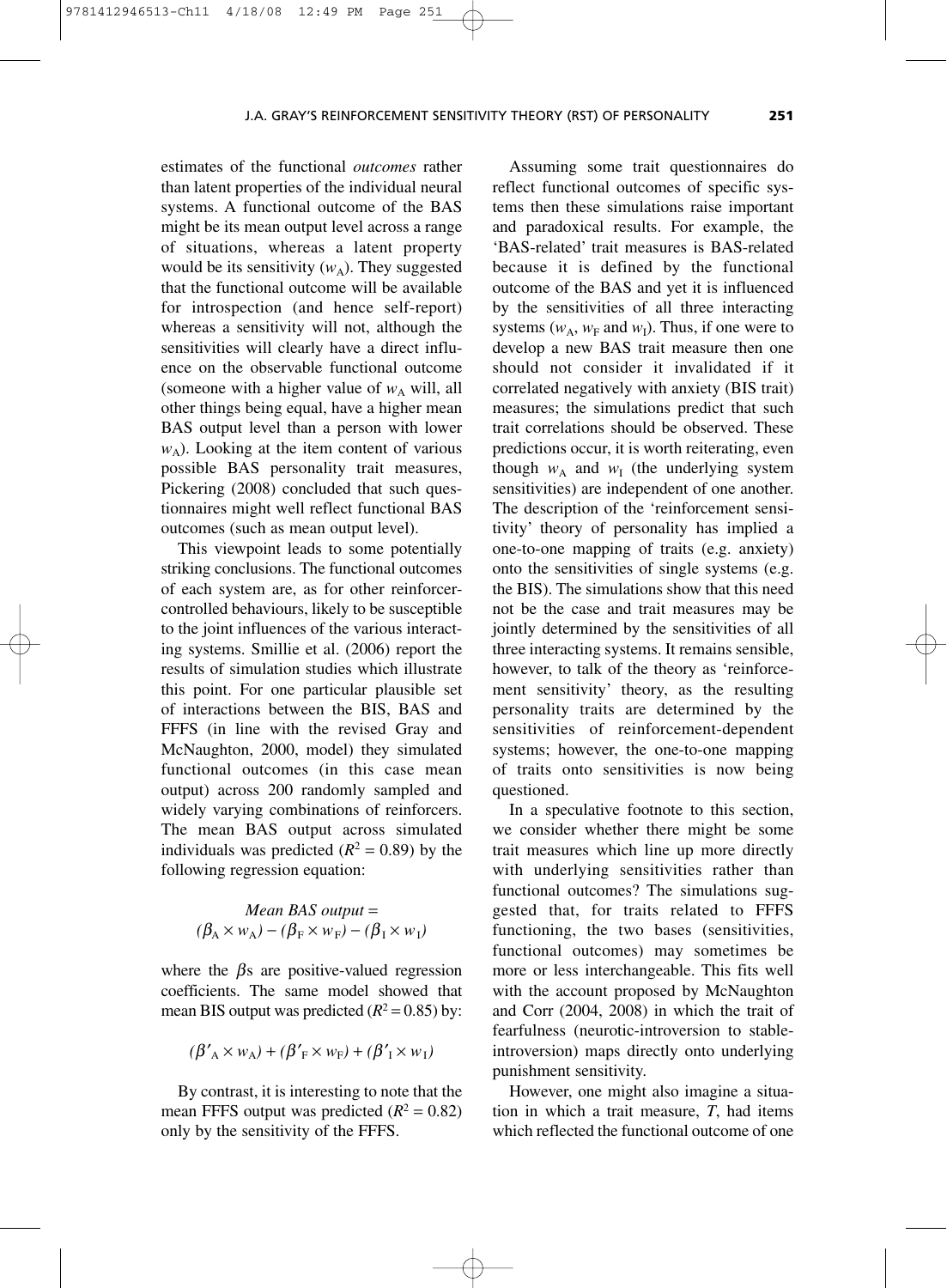system along with other items which reflected the functional outcome of another system (we finesse here the question of whether such a trait measure could ever emerge in a factor analytic approach to trait measure development). Imagine such a measure was based on a mixture of BAS and BIS functional outcomes. The final trait measure (from the results of the simulations presented earlier) would be given by a summation of the two earlier regression equations:

$$
T = (\beta_{A} \times w_{A}) - (\beta_{F} \times w_{F}) - (\beta_{I} \times w_{I}) +
$$
  

$$
(\beta'_{A} \times w_{A}) + (\beta'_{F} \times w_{F}) + (\beta'_{I} \times w_{I})
$$

Assuming the values of  $\beta_I$  and  $\beta_I$ , and  $\beta_F$ and  $\beta'_F$ , were broadly similar then the above equation would approximately reduce to

$$
T = (\beta_A + \beta'_A) \times w_A
$$

In this scenario, the trait measure *T* would directly reflect the sensitivity of a single underlying system (the BAS in this example).

High scores on such a trait measure would be found in people who had higher BAS functional outcomes (e.g. higher mean BAS outputs) *and* higher BIS functional outcomes (e.g. higher mean BIS outputs) across a range of situations. Is such a trait measure likely? Do any existing trait measures plausibly satisfy such conditions? We do not think this is likely. It might be suggested that extraversion questionnaires might be candidates for traits like *T* above. The EPQ extraversion scale, for example, has several items about enjoying social situations (e.g. Do you enjoy meeting new people? Would you enjoy yourself at a lively party?); these can plausibly be viewed by indexing mean BAS output in these contexts. However, under Gray and McNaughton's (2000) reformulation of RST, and based on the description of the action of the BIS, someone with a high mean BIS output would often be rather cautious and deliberate, tending to seek extra information when situations are ambiguous or when motivations are conflicting, and so on. Such a person might be described as low impulsive and deliberate. Items addressing these behavioural aspects might be found on some extraversion scales, and items addressing these behaviours on other scales would be very likely to correlate moderately with traditional extraversion items. However the correlation would be the opposite way round to that required for a trait measure such as *T* above; in our view, a trait measure like *T* therefore seems very unlikely to exist.

In summary, the main message of this section remains: the role of underlying reinforcement sensitivities in our revised understanding of RST seems likely to be more complex than has been hitherto suggested. With the possible exception of the punishment / fear system, variations in the sensitivities of the underlying systems to their characteristic inputs may not have one-to-one mappings onto observable personality traits.

#### **PERSONALITY AND PSYCHOPATHOLOGY**

How does personality relate to psychological conditions (e.g. anxiety). No doubt, the details of RST shall continue to undergo continual refinement and change – that is in the nature of any scientific theory – but we believe that 'defensive distance' and 'defensive direction' shall continue to play a pivotal role as they map onto a series of distinct neural modules, to each of which can be attributed a particular class of function, and so generation of a particular symptomatology (e.g. panic, phobia, obsession). As noted by McNaughton and Corr (2004, 2008), these 'symptoms' may be generated in several different ways:

- 1 as a normally adaptive reaction to specific (mild) eliciting stimuli (e.g. mild anxiety just before an exam);
- 2 as excessive activation of a related structure by its specific (strong) eliciting stimuli, but where the 'symptoms' are not excessive given the level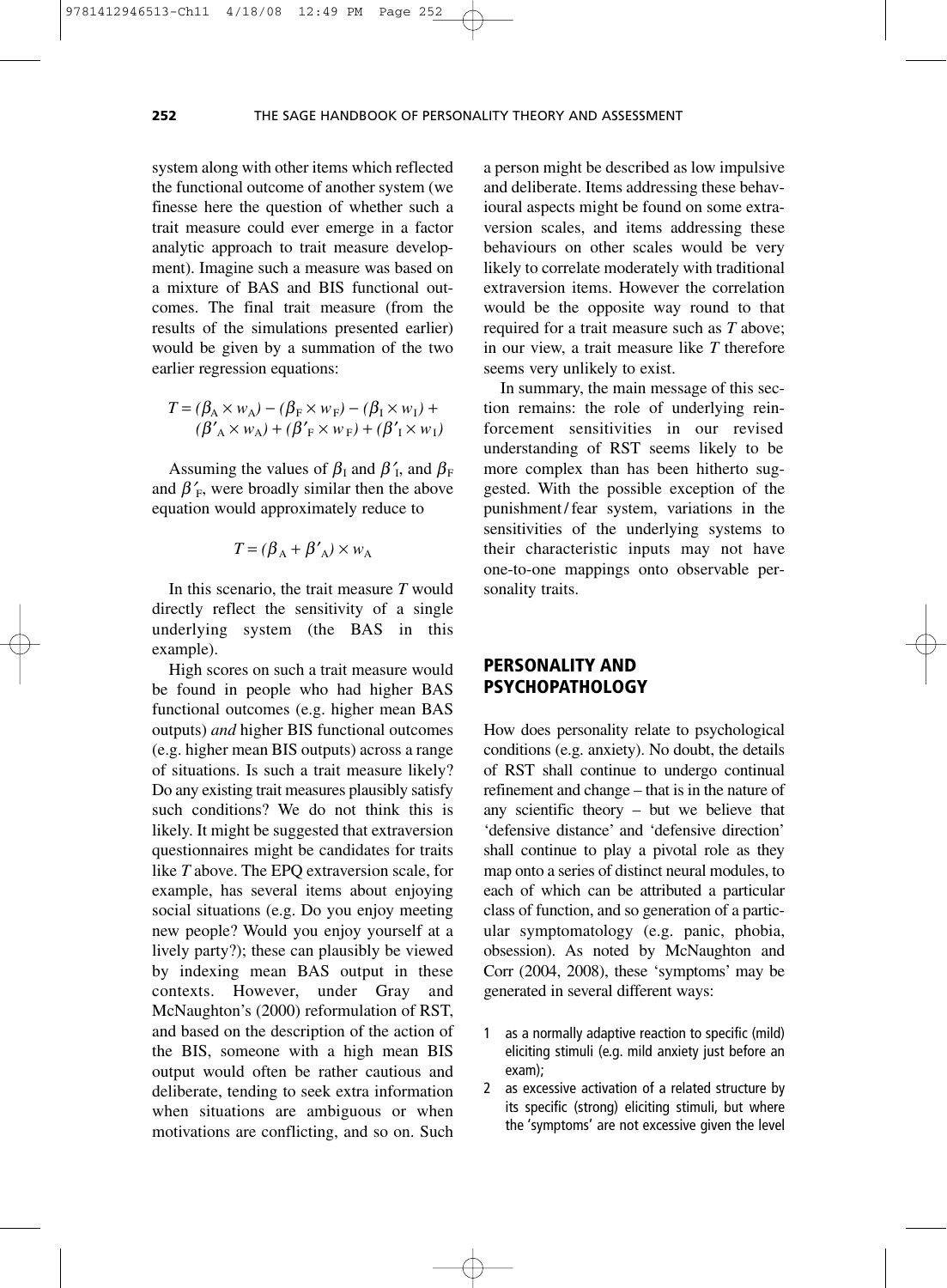of input from the related structure (e.g. panic when crossing a railway line at the sight of a rapidly oncoming train);

9781412946513-Ch11 4/18/08 12:49 PM Page 253

3 at maladaptive intensity, as a result of excessive sensitivity to their specific eliciting stimuli (e.g. fearful avoidance as a result of seeing a harmless spider) – this would be a pathological reaction.

In addition, pathologically excessive (BIS) anxiety could generate (FFFS) panic with the latter being entirely appropriate to the level of apprehension experienced. Conversely, pathological panic could, with repeated experience, condition anxiety with the level of the latter being appropriate to the panic experienced. This modular view of the defence system, separated into distinct syndrome and symptom-specific, components was developed largely on the basis of animal experiments. In addition, the linking of this view to terms such as panic, phobia, and obsession is also justified by the clinical effects of drugs when taken together as a class. (All drugs have common and unique effects, and it is only their common effects that interest us here.) RST may provide a satisfactory explanation of the variety of clinical 'neurotic' phenomena observed, yet at the same time, may appear to destroy the very unity of an underlying personality trait.

However, this problem seems worse than it is. For rescue, we need only appeal to the fact that, based on quantitative genetic studies, there is a common fundamental predisposition to the plethora of clinical neurotic conditions observed, even though that predisposition manifests differently in different individuals (Kendler et al., 2003). Indeed, the action of many clinically effective drugs is best viewed as an interaction with more global modulatory systems. For example, 5HT neurons innervate virtually the entire defence system; and drugs such as imipramine or specific serotonin reuptake inhibitors (SSRIs), have a general effect on 5HT synapses. Such drugs affect anxiety, depression and panic because they increase the levels of 5HT in the different parts of the system controlling each.

Therefore, comparison of drug classes can be used to dissect out different parts of the defence system. But this comparison must involve several different drugs within each class if specific conclusions are to be drawn about specific brain systems. Conversely, the systems as a joint whole, and each system individually, may be globally susceptible to modulation controlled by the biological substrates underlying personality. In detail, then, the system underlying clinical drug action consists of two sets of parallel, interconnected modules dealing with defensive avoidance and defensive approach, respectively. Superimposed on these specialized modules are general modulatory systems.

It should be expected that if these modulatory systems are crucial for personality, there is also a conceptual need for general control. Certainly with the BIS, anxiolytics clearly alter defensive distance: they alter at whatever point of the neural hierarchy is in control given progressive variations in the external situation, and they do so in a lawful manner. Assuming that the control of fear by the monoamines operates in a similar manner to the control of anxiety by anxiolytic drugs, we should expect the personality factor related directly to 'punishment sensitivity' would be the one that alters the internal defensive distance in relation to any particular real distance. Put another way, a personality factor of fearfulness multiplies the quantum of fear inherent in a particular stimulus, producing many different levels (across different individuals) with the same stimulus.

#### **CONCLUSIONS**

There remains some considerable uncertainty as the best way to relate fundamental systems of emotion and motivation to personality factors, yet we contend that considerable progress has already been made. This chapter has illustrated that there is a lot of new theorizing which has substantially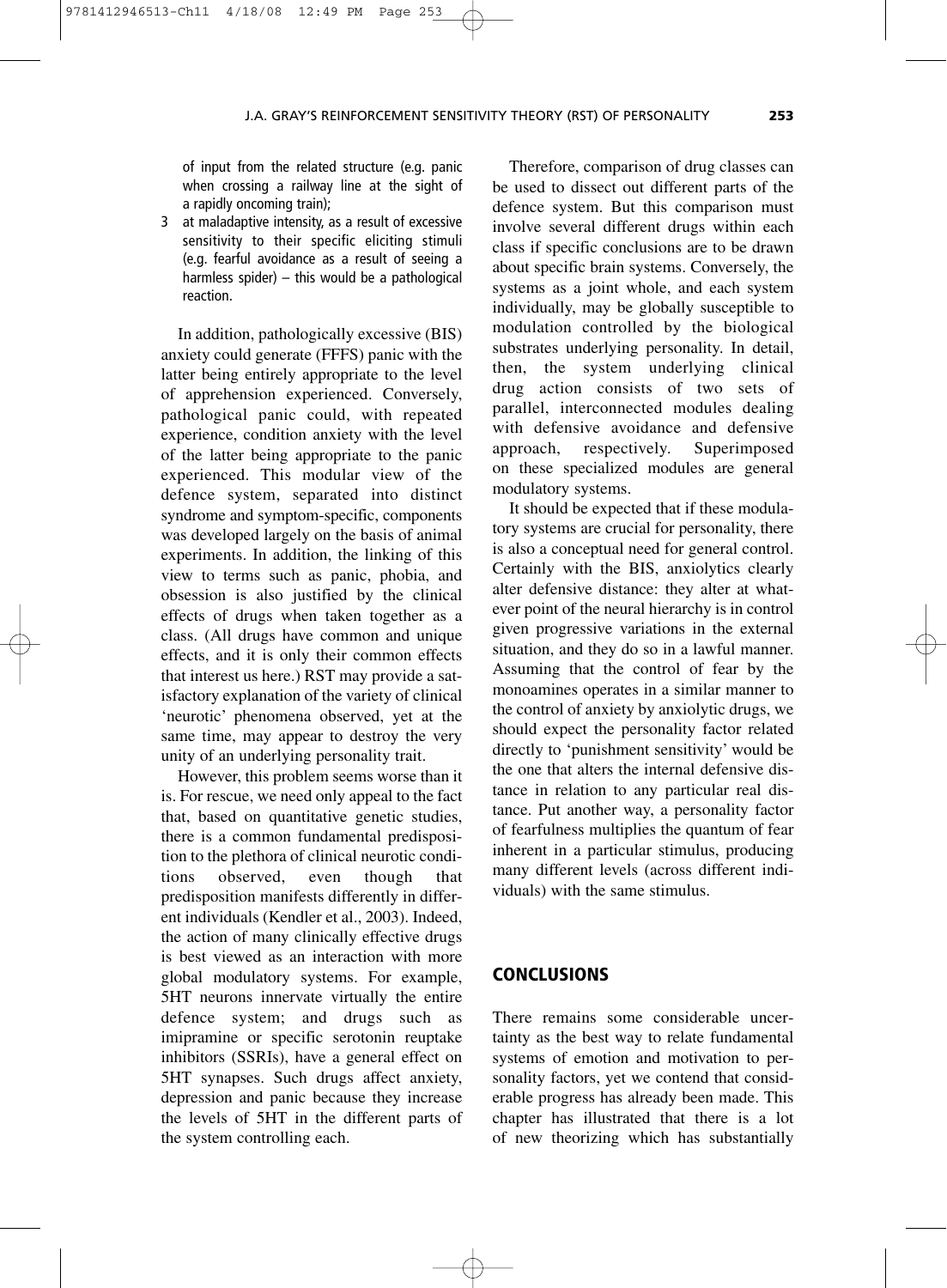reformulated a popular theory of personality. As yet, however, this new thinking has not stimulated many new empirical findings. We hope that this situation will change in the near future. In relation to this issue, Smillie et al. (2006: 320) note that although RST is most often seen as a theory of anxiety and impulsivity, it is 'more accurately identified as a neuropsychology of emotion, motivation and learning. In fact, RST was born of basic animal learning research, initially not at all concerned with personality.' They go on to remark, 'RST did not develop as a theory *of* specific traits, but as a theory of specific biological systems which were later suggested to relate, *inter alia*, to personality' (2006: 321).

There is a related reason why basic emotion and motivation systems do not map neatly onto personality factors: basic emotion and motivation theory has extended beyond the point at which Gray suggested that the BIS and BAS relate to anxiety and impulsivity, respectively. Furthermore, RST personality researchers have developed scales to measure the BIS and BAS that were influenced by Gray's original thinking but which do not reflect more recent developments in the basic theory. Thus, RST research represents two distinct bodies of knowledge, the first concerned with neural systems and processes, the second with personality and its measurement. One of our purposes in writing this chapter is to encourage other researchers to work to bring these two aspects into closer alignment. Nonetheless, the Janus-faced nature of RST has also been a strength, making it a dynamically evolving theory, but it also poses obvious problems for, at any given time, specifying a consensual model agreed by researchers.

#### **REFERENCES**

Abler, B., Walter, H., Erk, S., Kammerer, H. and Spitzer, M. (2006) 'Prediction error as a linear function of reward probability is coded in human nucleus accumbens', *NeuroImage*, 31(2): 790–5.

- Arbuthnott, G.W. and Wickens, J. (2007) 'Space, time and dopamine', *Trends in Neurosciences*, 30(2): 62–9.
- Blanchard, D.C. and Blanchard, R.J. (1988) 'Ethoexperimental approaches to the biology of emotion', *Annual Review of Psychology*, 39: 43–68.
- Blanchard, R.J. and Blanchard, D.C. (1990) 'An ethoexperimental analysis of defense, fear and anxiety', in N. McNaughton and G. Andrews (eds), *Anxiety*. Dunedin: Otago University Press, pp. 12–133.
- Blanchard, R.J., Griebel, G., Henrie, J.A. and Blanchard, D.C. (1997) 'Differentiation of anxiolytic and panicolytic drugs by effects on rat and mouse defense test batteries', *Neuroscience and Biobehavioral Reviews*, 21(6): 783–9.
- Bogacz, R. (2007) 'Optimal decision-making theories: Linking neurobiology with behaviour', *Trends in Cognitive Sciences*, 11(3): 118–25.
- Carver, C.S. and White, T.L. (1994) 'Behavioral inhibition, behavioral activation, and affective responses to impending reward and punishment: The BIS/BAS scales', *Journal of Personality and Social Psychology*, 67(2): 319–33.
- Cohen, M.X., Young, J., Baek, J.M., Kessler, C. and Ranganath, C. (2005) 'Individual differences in extraversion and dopamine genetics reflect reactivity of neural reward circuitry', *Cognitive Brain Research*, 25(3): 851–61.
- Corr, P.J. (1999) 'Does extraversion predict positive incentive motivation?', *Behavioral and Brain Sciences*, 22(3): 520–1.
- Corr, P.J. (2001) 'Testing problems in J.A. Gray's personality theory: A commentary on Matthews and Gilliland (1999)', *Personal Individual Differences*, 30(2): 333–52.
- Corr, P.J. (2002) 'J.A. Gray's reinforcement sensitivity theory: Tests of the joint subsystem hypothesis of anxiety and impulsivity', *Personality and Individual Differences*, 33(4): 511–32.
- Corr, P.J. (2004) 'Reinforcement sensitivity theory and personality', *Neuroscience and Biobehavioral Reviews*, 28(3): 317–32.
- Corr, P.J. (2008) 'Reinforcement sensitivity theory (RST): Introduction', in P.J. Corr (ed.)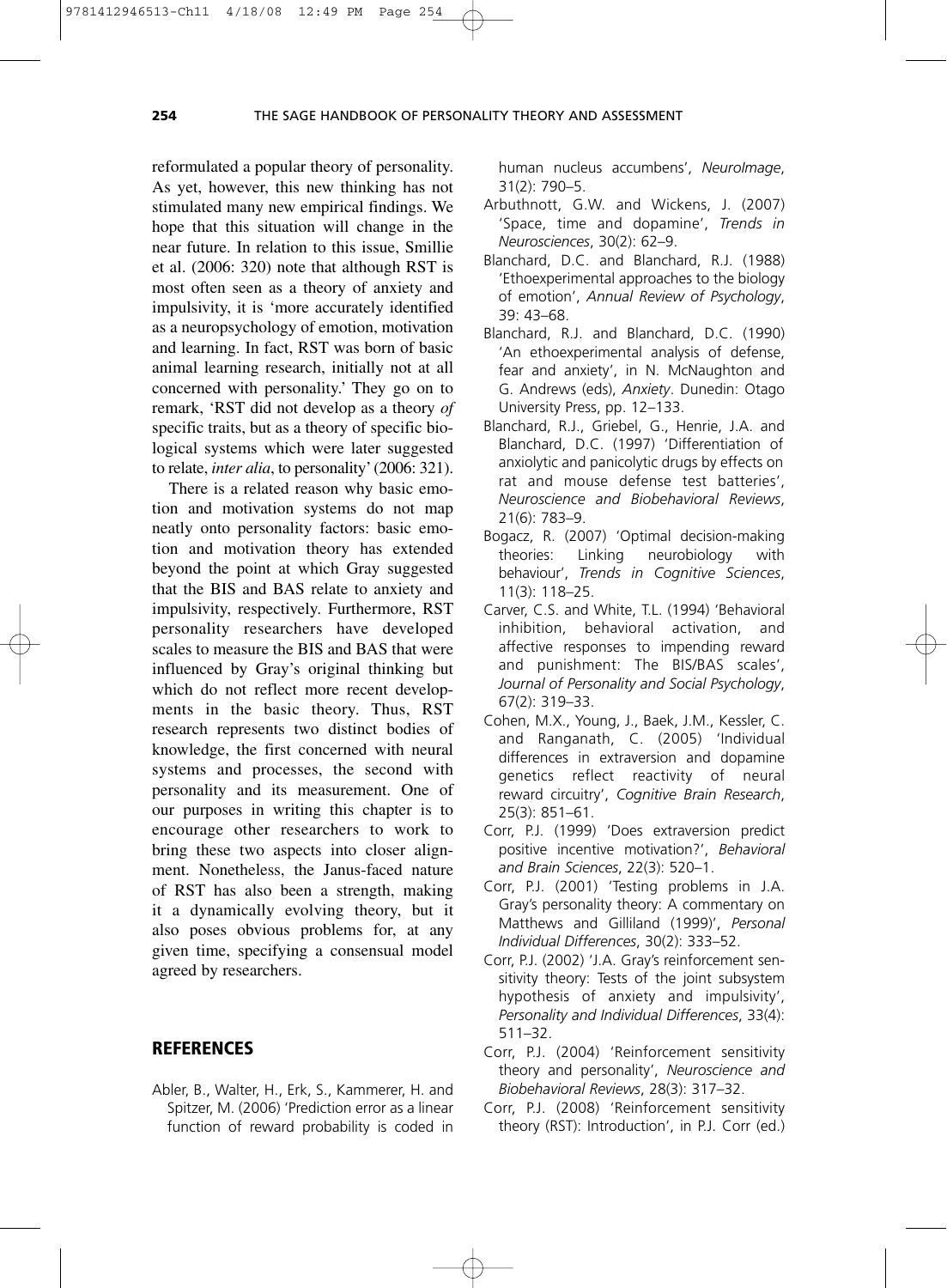*The Reinforcement Sensitivity Theory of Personality*. Cambridge: Cambridge University Press, pp. 1–43.

- Corr, P.J. and McNaughton, N. (2008). 'Reinforcement sensitivity theory and personality', in P.J. Corr (ed.), *The Reinforcement Sensitivity Theory of Personality.* Cambridge: Cambridge University Press, pp. 155–87.
- Dayan, P. and Abbott, L.F. (2001) Theoretical Neuroscience: *Computational and Mathematical Modeling of Neural Systems.* Cambridge, MA: MIT Press.
- Depue, R.A. and Collins, P.F. (1999) 'Neurobiology of the structure of personality: Dopamine, facilitation of incentive motivation, and extraversion', *Behavioral and Brain Sciences*, 22(3): 491–517.
- Eysenck, H.J. (1944) 'Types of personality: A factorial study of 700 neurotics', *Journal of Mental Science*, 90: 859–61.
- Eysenck, H.J. (1947) *Dimensions of Personality*. London: K. Paul, Trench Trubner.
- Eysenck, H.J. (1957) *The Dynamics of Anxiety and Hysteria*. New York: Preger.
- Eysenck, H.J. (1967) *The Biological Basis of Personality*. Springfield, IL: Thomas.
- Eysenck, H.J. (1979) 'The conditioning model of neurosis', *Behavioural and Brain Sciences*, 2(2): 155–99.
- Eysenck, H.J. and Eysenck, M.W. (1985) *Personality and Individual Differences: A Natural Science Approach*. New York: Plenum Press.
- Eysenck, H.J. and Levey, A. (1972) 'Conditioning, introversion–extraversion and the strength of the nervous system', in V.D. Nebylitsyn and J.A. Gray (eds), *The Biological Bases of Individual Behaviour*. London: Academic Press. pp. 206–20.
- Gray, J.A. (1970) 'The psychophysiological basis of introversion–extraversion', *Behaviour Research and Therapy*, 8(3): 249–66.
- Gray, J.A. (1972a) 'Learning theory, the conceptual nervous system and personality', in V.D. Nebylitsyn and J.A. Gray (eds), *The Biological Bases of Individual Behaviour*. New York: Academic Press. pp. 372–99
- Gray, J.A. (1972b) 'The psychophysiological nature of introversion–extraversion: A modification of Eysenck's theory', in V.D. Nebylitsyn and J.A. Gray (eds), *The Biological Bases of Individual Behaviour*. New York: Academic Press. pp. 182–205.
- Gray, J.A. (1975) *Elements of a Two-Process Theory of Learning*. London: Academic Press.
- Gray, J.A. (1976) 'The behavioural inhibition system: A possible substrate for anxiety', in M.P. Feldman and A.M. Broadhurst (eds), *Theoretical and Experimental Bases of Behaviour Modification*. London: Wiley. pp. 3–41.
- Gray, J.A. (1981) 'A critique of Eysenck's theory of personality', in H.J. Eysenck (ed.), *A Model for Personality*. Berlin: Springer. pp. 246–76.
- Gray, J.A. (1982) *The Neuropsychology of Anxiety: An Enquiry into the Functions of the Septo-Hippocampal System*. Oxford: Oxford University Press.
- Gray, J.A., Feldon, J., Rawlins, J.N.P., Hemsley, D.R. and Smith, A.D. (1991) 'The neuropsychology of schizophrenia', *Behavioral and Brain Sciences*, 14(1): 1–84.
- Gray, J.A. and McNaughton, N. (1996) 'The neuropsychology of anxiety: Reprise', in D.A. Hope (ed.), *Perspectives on Anxiety, Panic and Fear*. Nebraska: University of Nebraska Press. pp. 61–134.
- Gray, J.A. and McNaughton, N. (2000) *The Neuropsychology of Anxiety: An Enquiry into the Functions of the Septo-Hippocampal System*. Oxford: Oxford University Press.
- Gray, J.A. and Smith, P.T. (1969) 'An arousal decision model for partial reinforcement and discrimination learning', in R.M. Gilbert and N.S. Sutherland (eds), *Animal Discrimination Learning*. London: Academic Press. pp. 243–72.
- Hebb, D.O. (1955) 'Drives and the C.N.S. (Conceptual Nervous System)', *Psychological Review*, 62(4): 243–54.
- Kendler, K.S., Prescott, C.A., Myers, J. and Neale, M.C. (2003) 'The structure of genetic and environmental risk factors for common psychiatric and substance use disorders in men and women', *Archives of General Psychiatry*, 60(9): 929–37.
- McNaughton, N. and Corr, P.J. (2004). 'A twodimensional neuropsychology of defense: Fear/anxiety and defensive distance', *Neuroscience and Biobehavioral Reviews*, 28(3): 285–305.
- McNaughton, N. and Corr, P.J. (2008). 'The neuropsychology of fear and anxiety: A foundation for reinforcement sensitivity theory', in P.J. Corr (ed.), *The Reinforcement*